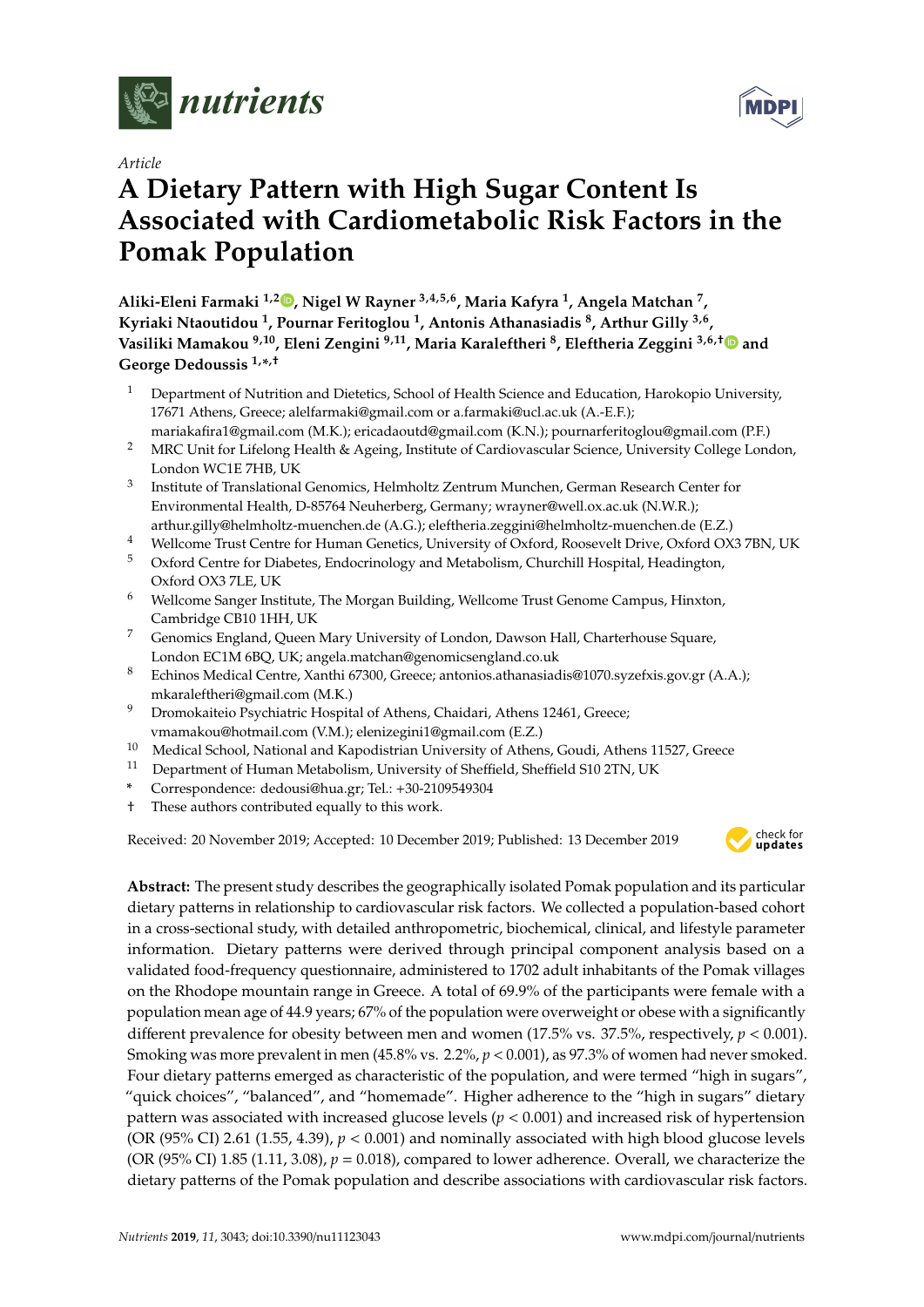**Keywords:** dietary patterns; cardiovascular risk; isolated population; Pomak; HELIC

#### **1. Introduction**

The World Health Organization reports that cardiovascular disease (CVD) is the number one cause of death globally and largely caused by risk factors that can be controlled, treated, or modified, such as high blood pressure, cholesterol, obesity, tobacco use, physical inactivity, an unhealthy diet, and diabetes [\[1\]](#page-13-0). The inverse relationship between the consumption of a plant-based diet and CVD prevalence has previously been established from cross-sectional, prospective, case-control [\[2](#page-13-1)[,3\]](#page-13-2), and clinical studies, an effect attributed to dietary fiber decreasing serum cholesterol levels [\[4,](#page-14-0)[5\]](#page-14-1) and the antioxidant compounds that predispose to lipoprotein oxidation [\[5,](#page-14-1)[6\]](#page-14-2). On the other hand, compounds usually encountered in meat-based diets, such as saturated and trans fatty acids, are associated with increased risk of developing atherosclerosis [\[7\]](#page-14-3).

Diet is generally regarded as a major contributing factor to CVD prevention and treatment, and is considered to be the most important environmental component affecting hypertension [\[8\]](#page-14-4). In this context, the DASH (Dietary Approaches to Stop Hypertension) diet, characterized by higher intake of fruits, vegetables, low-fat dairy, grains, fish, and poultry, has been shown to be effective in reducing both systolic and diastolic blood pressure levels [\[9,](#page-14-5)[10\]](#page-14-6). The study of dietary patterns represents a more holistic approach to the investigation of exposure–disease associations, as nutrients are not consumed in isolation, but rather as part of many different meals consisting of foods with a variety of both micro- and macronutrients. Principal component analysis (PCA) is a data-driven approach that reduces the large number of food variables into a smaller set that captures the major dietary traits of a population [\[11\]](#page-14-7).

The Pomaks have, for centuries, inhabited the mountains of Thrace, an area in the northeast of modern Greece. The Pomaks live across the Rhodope mountain range and, following World War II, their populations were split between Greece and Bulgaria. In Greece, Pomaks dwell in three main areas: villages to the north of Xanthi, Komotini, and Evros [\[12\]](#page-14-8). They represent a Muslim minority in Greece with uncertain origins [\[13\]](#page-14-9). According to the most dominant theory, the Pomaks are descendants of the natives of the Rhodope Mountains [\[14\]](#page-14-10).

Although the population has been the object of extensive research, in terms of politics and folklore culture, to date there have not been any studies on their health and lifestyle. The main objective of this work was to conduct a well-phenotyped, population-based study in order to facilitate epidemiological analyses with respect to cardiovascular disease. The present study investigates the potential associations between dietary patterns derived from analyzing the eating habits of the local Pomak populations and cardiometabolic risk factors, as well as diabetes prevalence.

#### **2. Materials and Methods**

## *2.1. Study Population*

The Pomak target population comprised adults originating from villages located in the regional unit of Xanthi (population estimated to be 25,000 in total).

We contacted the local Health Centre in Echinos and, with the cooperation of the local doctors and nurses, a total of 1702 volunteers were recruited between July 2010 and March 2013. The recruitment flowchart is summarized in Figure [1.](#page-2-0) The Bioethics Committee of Harokopio University of Athens approved the study protocol and all subjects signed a voluntary informed consent form, according to the standards of the World Medical Association's Declaration of Helsinki for ethical principles for medical research involving human subjects. All participants were interviewed by trained personnel using a standardized questionnaire. The questionnaire included clinical assessment and anthropometric measurements, as well as questions on demographic and lifestyle characteristics, detailed self-reported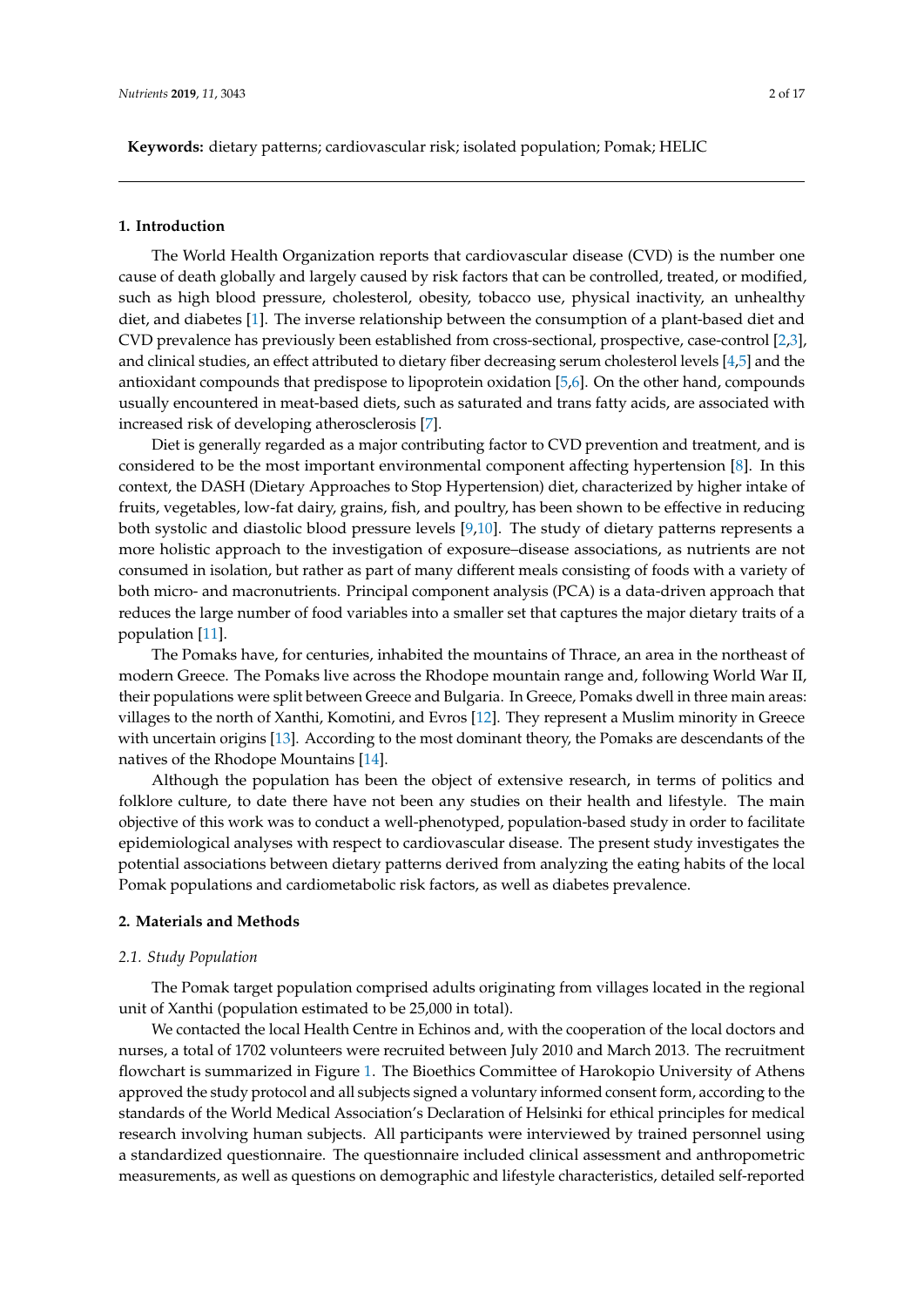<span id="page-2-0"></span>medical history, physical activity, and dietary habits. The medical history and corresponding medication were cross-checked by trained clinicians.



**Figure 1.** Recruitment flowchart. **Figure 1.** Recruitment flowchart.

# *2.2. Bioche mical Analysis 2.2. Bioche Mical Analysis*

In the regional medical centers, blood samples were collected from the antecubital vein by In the regional medical centers, blood samples were collected from the antecubital vein by trained health professionals following blood pressure measurement. All blood draws were conducted in the morning after an overnight fast. Serum and plasma were isolated following centrifugation at 3000 rpm for 10 min and stored at −80 ℃ for future analyses. Biochemical factors were assessed by Bioiatriki Healthcare Group, Athens, using enzymatic colorimetric assays, including glucose (hexokinase method), total cholesterol (cholesterol oxidase–phenol aminophenazone method), high-density lipoprotein (HDL) cholesterol, and triglycerides (glycerol-3-phosphate oxidase-phenol aminophenazone). Insulin was phosphate oxidase–phenol aminophenazone). Insulin was measured via chemical chemical legacy and  $\frac{1}{2}$ measured via chemiluminescence and low-density lipoprotein (LDL) cholesterol levels were calculated<br> according to the Friedewald equation [\[15\]](#page-14-11).

# *2.3. Anthropometric Measurements 2.3. Anthropometric Measurements*

The anthropometric measurements, including weight, height, waist circumference (WC), and The anthropometric measurements, including weight, height, waist circumference (WC), and hip hip circumference, were collected by trained dietitians using standardized techniques and equipment circumference, were collected by trained dietitians using standardized techniques and equipment [\[16\]](#page-14-12). Body weight was measured using calibrated analog scales. For height and other anthropometric measurements, a stable tape was used.

Body mass index (BMI) was calculated as weight (kg) divided by height $^2$  (m $^2$ ). BMI was used to classify subjects as underweight (BMI < 18.5 kg/m<sup>2</sup>), normal weight (18.5 < BMI < 24.9 kg/m<sup>2</sup>), overweight (25.0 < BMI < 29.9 kg/m<sup>2</sup>) and obese (BMI > 30.0 kg/m<sup>2</sup>). Waist-to-hip ratio (WHR) was also calculated.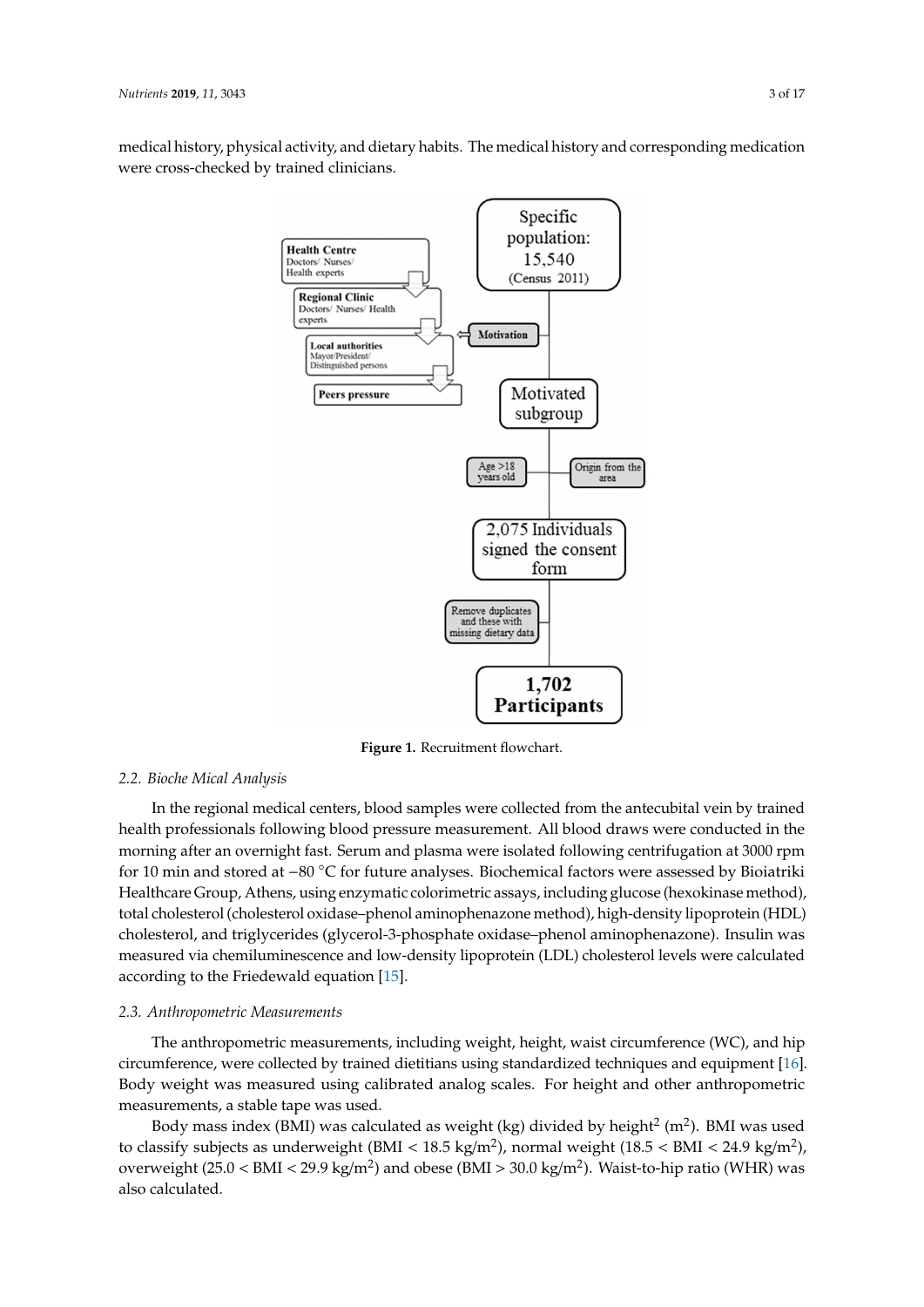#### *2.4. Demographic and Lifestyle Information*

Information on marital status (married, separated, divorced, single, or widowed) was collected. Educational level was defined as no education, primary, secondary, or tertiary education, and the total number of years in education was recorded. Information on smoking habits was also collected; subjects were classified as current smokers, ex-smokers, and those who had never smoked. Pack-year was used as the unit for measuring the amount a person smoked over a long period of time and calculated by multiplying the number of packs of cigarettes (20 cigarettes per pack) smoked per day by the number of years the person has smoked.

## *2.5. Physical Activity Assessment*

Physical activity was evaluated using the Harokopio Physical Activity Questionnaire (HAPAQ) [\[17\]](#page-14-13). The questionnaire collects information on self-reported physical activity over the preceding week, and examines the time spent in light, moderate, and high-intensity activities as well as time asleep. The questionnaire is based on metabolic equivalents for all activities in the preceding week, including those at work, leisure, and at rest or asleep, thus allowing the estimation of a mean physical activity level (PAL) and a mean daily energy expenditure (EE). These were used to quantify the intensity of activity and consequently to calculate energy expenditure from the activities identified in the questionnaire using the method of metabolic equivalents (MET) [\[18\]](#page-14-14).

Based on the HAPAQ and its corresponding calculations for estimating the variables from the data, a program entitled "the Physical Activity Program" was developed to automate and accelerate the calculations to derive these estimations (available online: http://[www.well.ox.ac.uk](http://www.well.ox.ac.uk/~{}wrayner/tools/)/~{}wrayner/tools/). The program is written in Perl and can be used to transform physical activity data into PAL, total EE, and many of the other intermediate calculations.

# *2.6. Dietary Assessment*

Dietary information was collected via a validated semiquantitative 76-item food-frequency questionnaire (FFQ) [\[19\]](#page-14-15). All participants reported their daily, weekly, and monthly average intake of a variety of foods during the past year. The former served as the basis for quantifying the frequency of the consumption of the food items, on the basis of servings per week and according to the dietary guidelines for adults in Greece [\[20\]](#page-14-16).

The above-mentioned transformations (foods and food groups in servings) were calculated programmatically.

Energy intake (EI) was extracted from the FFQ [\[21\]](#page-14-17). In order to identify and exclude energy under-reporters, the Goldberg et al. method [\[21,](#page-14-17)[22\]](#page-14-18) was used, according to the equation:

$$
EI: BMR > PAL \, x \exp\left[-2 \, x \, \frac{\frac{S}{100}}{\sqrt{n}}\right] \text{where} \quad S = \sqrt{\frac{CV_{wEI}^2}{d} + CV_{wB}^2 + CV_{tP}^2} \tag{1}
$$

where *CV*<sub>*wEI*</sub> : within-individual coefficient of variation for energy intake; d: the number of days of

diet assessment (for FFQs, d approaches infinity and so  $\frac{CV_{wEI}^2}{d} = 0$ );  $CV_{wB}$  : coefficient of variation of measured or predicted BMR;  $CV_{tp}$ : coefficient of variation for PAL; and  $n$ : number of individuals for which intake is examined. PAL is a multiple of BMR and therefore represents the activity level of each subject as a ratio of BMR (PAL = EE:BMR) [\[23\]](#page-14-19). The coefficient of variation (CV) for estimated BMR has been determined to be 8% [\[24\]](#page-15-0) while the CV for the PAL is 12.5% [\[25\]](#page-15-1). Thus, the above equation for our study applies as follows:

$$
CV_{wEI} = 0, CV_{wB} = 8, CV_{tP} = 12.5
$$
 (2)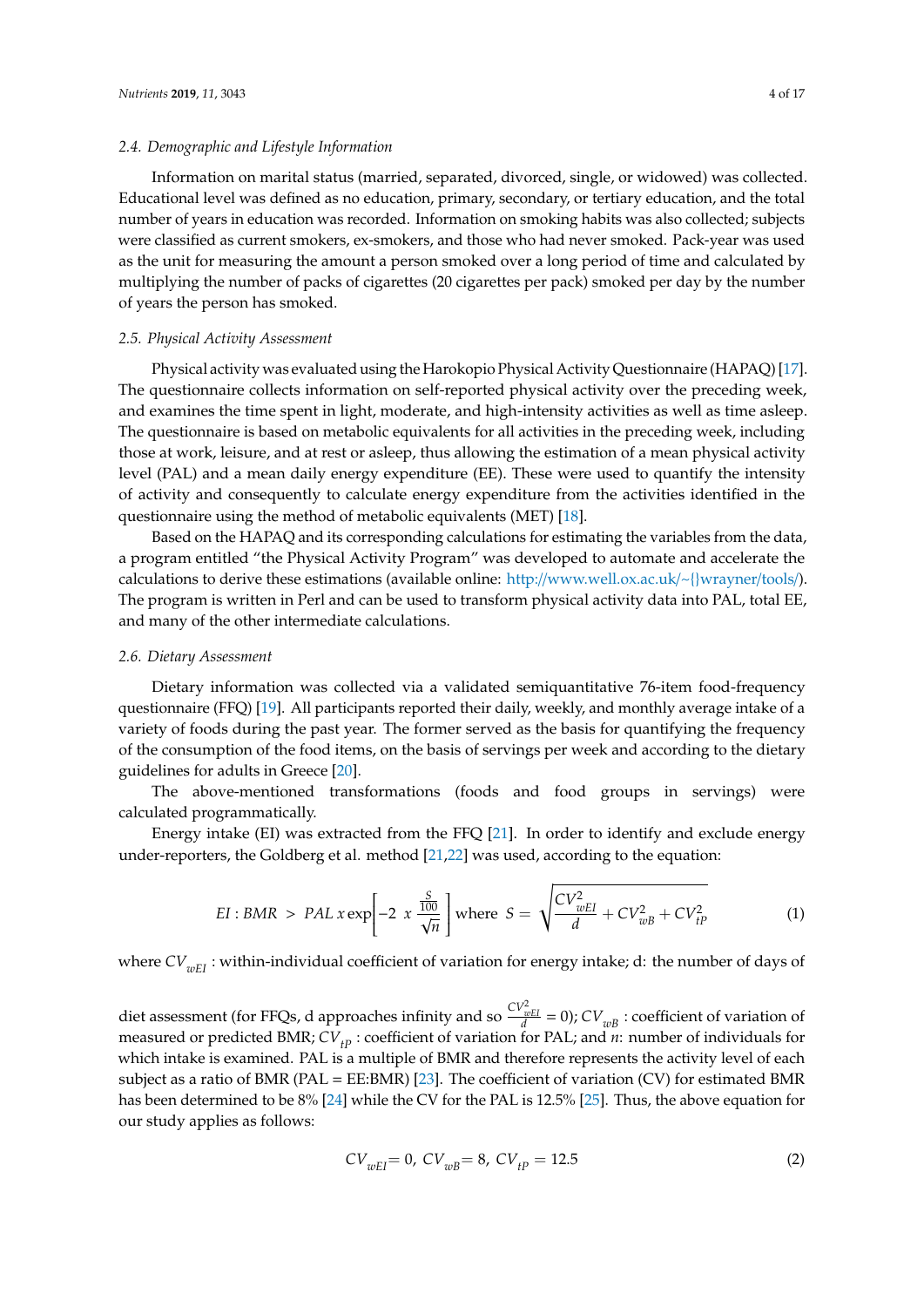$$
EI: BMR > EE: BMR \ x \exp\left[-2 \ x \ \frac{\frac{S}{100}}{\sqrt{n}}\right] \implies EI: EE > \exp\left[-2 \ x \ \frac{\frac{S}{100}}{\sqrt{n}}\right], \text{ where } S = \sqrt{(8)^2 + (12.5)^2} \tag{3}
$$

so EI:EE > 0.74 provided that evaluation is conducted on an individual basis (*n* = 1). Individuals whose energy intake to energy expenditure (EI/EE) ratio was below this cut-off point (0.74) were defined as under-reporters and excluded from subsequent dietary analyses (*N* final = 1513).

#### *2.7. Statistical Analysis*

The data handling, basic processing, and descriptive characteristic analysis were carried out in R [\[25](#page-15-1)[–27\]](#page-15-2). Sex differences were assessed using the Wilcoxon test. Distribution normality was checked with the Shapiro–Wilk test applying sex stratification where needed. Hypothesis testing was performed using the chi-squared test for categorical variables and Student's T test or Mann–Whitney for continuous variables in two different groups.

Outliers were defined as values that exceeded three (3) standard deviations (SD) from the mean and were removed from subsequent analyses. Binary variables were created dividing subjects into normal and pathological levels of anthropometric (WC, WHR) [\[28\]](#page-15-3), clinical (systolic blood pressure-SBP, diastolic blood pressure-DBP), and biochemical (total cholesterol, LDL, glucose, insulin) indices [\[29\]](#page-15-4), taking into account the corresponding diagnosis and medication information.

Principal component analysis (PCA) was undertaken to identify underlying dietary patterns [\[30\]](#page-15-5). In order for PCA to be effective in assessing food patterns, strong correlations between the predictive variables should exist. The Kaiser–Meyer–Olkin (KMO) criterion was calculated at 0.76, which is close to one implying high interrelationships between food variables and therefore suitability of the data set for PCA. The orthogonal rotation (varimax option) was used to derive optimal noncorrelated components (dietary patterns). Fifteen foods and food groups were used from the entire database. The Kaiser criterion was used in order to decide on the number of components to retain, according to which, the number of components that should be retained from PCA is equal to the number of Eigen values greater than 1. In our analysis, a four-component (food pattern) solution was selected. Based on the factor loadings/correlation coefficients that represent the correlation of each predicting variable with the dietary pattern score, higher absolute values indicate that the variable contributes more to the construction of a particular pattern. Dietary patterns were named according to the scores of the predicting variables with the highest correlation to the component/pattern  $(> |0.4|)$ . The median was used to divide pattern scoring into two groups: low and high. The PCA was performed using SPSS [\[31\]](#page-15-6) and four dietary patterns emerged: the "high in sugars", the "quick choices", the "balanced", and the "homemade" patterns.

Multiple linear regression was used to examine the association between cardiometabolic indices and dietary patterns. In particular, four different models were applied: Model 1 was unadjusted; Model 2 included adjustment for age, sex, and BMI; Model 3, as per Model 2, with the additional adjustment for corresponding medication (for hypertension, hyperlipidemia, and diabetes), smoking in pack-years, and EI/EE ratio; and Model 4, as per Model 3 with the additional adjustment for the rest of the dietary patterns. As these patterns are statistically independent, it is possible for an individual to have high or low scores on more than one pattern at the same time and therefore all the patterns might act in concert [\[32\]](#page-15-7). The results from the linear regression models are presented as beta coefficients (β) and 95% confidence intervals (CI). Moreover, participants' dietary component scores were categorized into tertiles so that, for each dietary component, the third quartile included individuals whose dietary habits were mostly adherent to that particular pattern. Based on the statistically significant relationships provided by the linear regression models tested, logistic regression analysis was further performed to evaluate the association between the tertiles of each dietary component and the probability of having pathological levels of various cardiometabolic indices, according to the Third Report of the National Cholesterol Education Program (NCEP) [\[18\]](#page-14-14). The results of the logistic regression models are presented as odds ratios (OR) and 95% CI. The linear and logistic regressions were performed in SPSS [\[31\]](#page-15-6). In all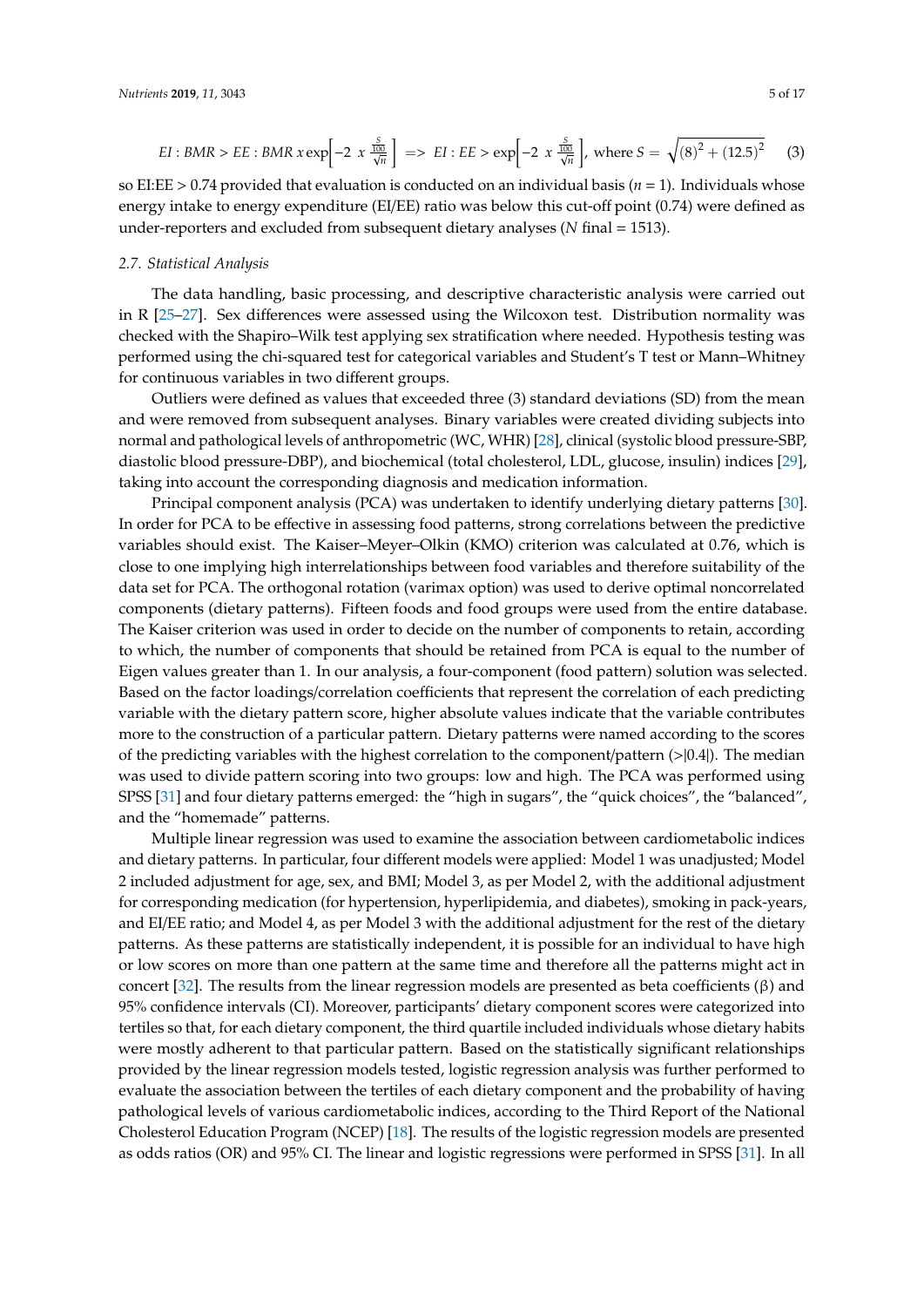statistical analyses, the level of nominal significance was set at  $p = 0.05$ . The adjusted threshold after multiple testing was set to (0.05/4 parameters examined, i.e., dietary patterns =) 0.0125.

## **3. Results**

The anthropometric and clinical characteristics of the population are presented in Table [1.](#page-5-0) Of the 1702 participants, 30.7% were male and 69.3% female. The mean age of the population was 44.9 years and male volunteers were on average 5.5 years older than women  $(p < 0.001)$ . In addition, men were found to have greater WC (96.1 vs. 90.4 cm, *p* < 0.001) and WHR (0.94 vs. 0.84, *p* = 3.0E-80) than women. However, women showed a higher BMI compared to men (28 vs. 26.4 kg/m<sup>2</sup>,  $p < 0.001$ ). A larger proportion of men were categorized as overweight (44.7% vs. 31.7%), while the proportion of obese women in the population was much greater than for men (25.9% vs. 5.5%, *p* < 0.001). The mean value for systolic blood pressure was 131.2 mmHg, with men presenting significantly higher levels than women (133.3 vs. 130.1 mmHg, *p* = 0.001). Refined cereals, dairy, vegetables, and sweets showed the greatest weekly consumption of all the food groups.

<span id="page-5-0"></span>

|                                  |                  | <b>Total</b>   |                  | Men            |                  | Women          | $\boldsymbol{p}$ |
|----------------------------------|------------------|----------------|------------------|----------------|------------------|----------------|------------------|
|                                  | $\boldsymbol{n}$ | Mean (sd)      | $\boldsymbol{n}$ | Mean (sd)      | $\boldsymbol{n}$ | Mean (sd)      |                  |
| $\frac{0}{0}$                    | 1702             |                | 522              | (30.7)         | 1180             | (69.3)         |                  |
| Age (years)                      | 1664             | 44.87 (15.48)  | 519              | 48.71 (15.89)  | 1145             | 43.13 (14.97)  | < 0.001          |
| Current weight (kg)              | 1638             | 72.8 (14.35)   | 510              | 78.63 (13.42)  | 1128             | 70.16 (13.98)  | < 0.001          |
| Standing height (cm)             | 1635             | 162.97 (9.62)  | 508              | 172.62 (7.89)  | 1127             | 158.61 (6.73)  | < 0.001          |
| Waist circumference (cm)         | 1588             | 92.17 (15.1)   | 496              | 96.14 (12.35)  | 1092             | 90.37 (15.87)  | < 0.001          |
| <b>WHR</b>                       | 1586             | 0.87(0.1)      | 494              | 0.94(0.08)     | 1092             | 0.84(0.1)      | < 0.001          |
| BMI $(kg/m2)$                    | 1632             | 27.52 (5.42)   | 508              | 26.37 (4.14)   | 1124             | 28.03 (5.83)   | < 0.001          |
| <b>BMI</b> status                | 1632             |                | 508              | (31.1)         | 1124             | (68.9)         |                  |
| Underweight                      | 52               | (3.2)          | 7                | (1.4)          | 45               | (4.0)          |                  |
| Normal weight                    | 486              | (29.8)         | 185              | (36.4)         | 301              | (26.8)         | < 0.001          |
| Overweight                       | 583              | (35.7)         | 227              | (44.7)         | 356              | (31.7)         |                  |
| Obese                            | 511              | (31.3)         | 89               | (17.5)         | 422              | (37.5)         |                  |
| $SBP$ (mm $Hg$ )                 | 1265             | 131.21 (16.63) | 433              | 133.27 (15.73) | 832              | 130.14 (16.98) | 0.001            |
| $DBP$ (mmHg)                     | 1272             | 83.12 (11.01)  | 436              | 83.47 (10.38)  | 836              | 82.94 (11.32)  | 0.398            |
| Food consumption (servings/week) |                  |                |                  |                |                  |                |                  |
| Refined cereals                  | 1607             | 29.6(9.2)      | 500              | 30.2(9.2)      | 1107             | 29.3(9.2)      | 0.090            |
| Full fat dairy                   | 1625             | 18.2(7.3)      | 504              | 18.8 (7.9)     | 1121             | 17.9(7.0)      | 0.026            |
| Vegetables                       | 1624             | 16.5(6.3)      | 504              | 16.8(6.4)      | 1120             | 16.4(6.3)      | 0.310            |
| Sweets                           | 1610             | 14.2(6.2)      | 497              | 14.7(5.8)      | 1113             | 14.0(6.4)      | 0.031            |
| Coffee                           | 1626             | 10.7(4.9)      | 504              | 11.5(4.3)      | 1122             | 10.3(5.1)      | < 0.001          |
| Fresh fruits                     | 1626             | 9.5(8.5)       | 504              | 9.4(8.6)       | 1122             | 9.5(8.5)       | 0.784            |
| Red meat                         | 1624             | 7.5(3.6)       | 503              | 7.7(4.0)       | 1121             | 7.5(3.3)       | 0.190            |
| Fish                             | 1621             | 2.7(1.8)       | 499              | 2.7(1.8)       | 1122             | 2.7(1.8)       | 0.456            |
| Potatoes                         | 1626             | 2.6(1.5)       | 504              | 2.7(1.6)       | 1122             | 2.6(1.5)       | 0.292            |
| Legumes                          | 1626             | 1.8(1.1)       | 504              | 1.8(1.1)       | 1122             | 1.8(1.1)       | 0.975            |

**Table 1.** Anthropometric, clinical, and dietary characteristics of the study population by sex.

Hypertension and hyperlipidemia were the most prevalent disorders in the population (Table [2\)](#page-6-0). A higher percentage of men had hyperlipidemia (19.5% vs. 15.4%, *p* = 0.036), presbyopia (11.1% vs. 6.2%, *p* < 0.001), type 2 diabetes (10.2% vs. 6.1%, *p* = 0.003), and coronary heart disease (11.7% vs. 4.6%,  $p < 0.001$ ) compared to women, while depression (11.7% vs. 7.5%,  $p = 0.008$ ), hypothyroidism (11.5%) vs.  $2.1\%$ ,  $p < 0.001$ ), and migraine (8.8% vs.  $4.8\%$ ,  $p = 0.004$ ) were more prevalent in women.

Table [3](#page-6-1) shows the sociodemographic and lifestyle characteristics of the Pomak population. The vast majority of the participants was married (86.7%) and reported primary education (72.2%). The proportion of illiteracy was higher in women than in men (13.2% vs. 5.8%, *p* < 0.001). The proportion of both current and former smokers was 20 and 40 times higher in men compared to women, respectively, while the vast majority of women (97.3%) and one third of men (35%) had never smoked (*p* < 0.001).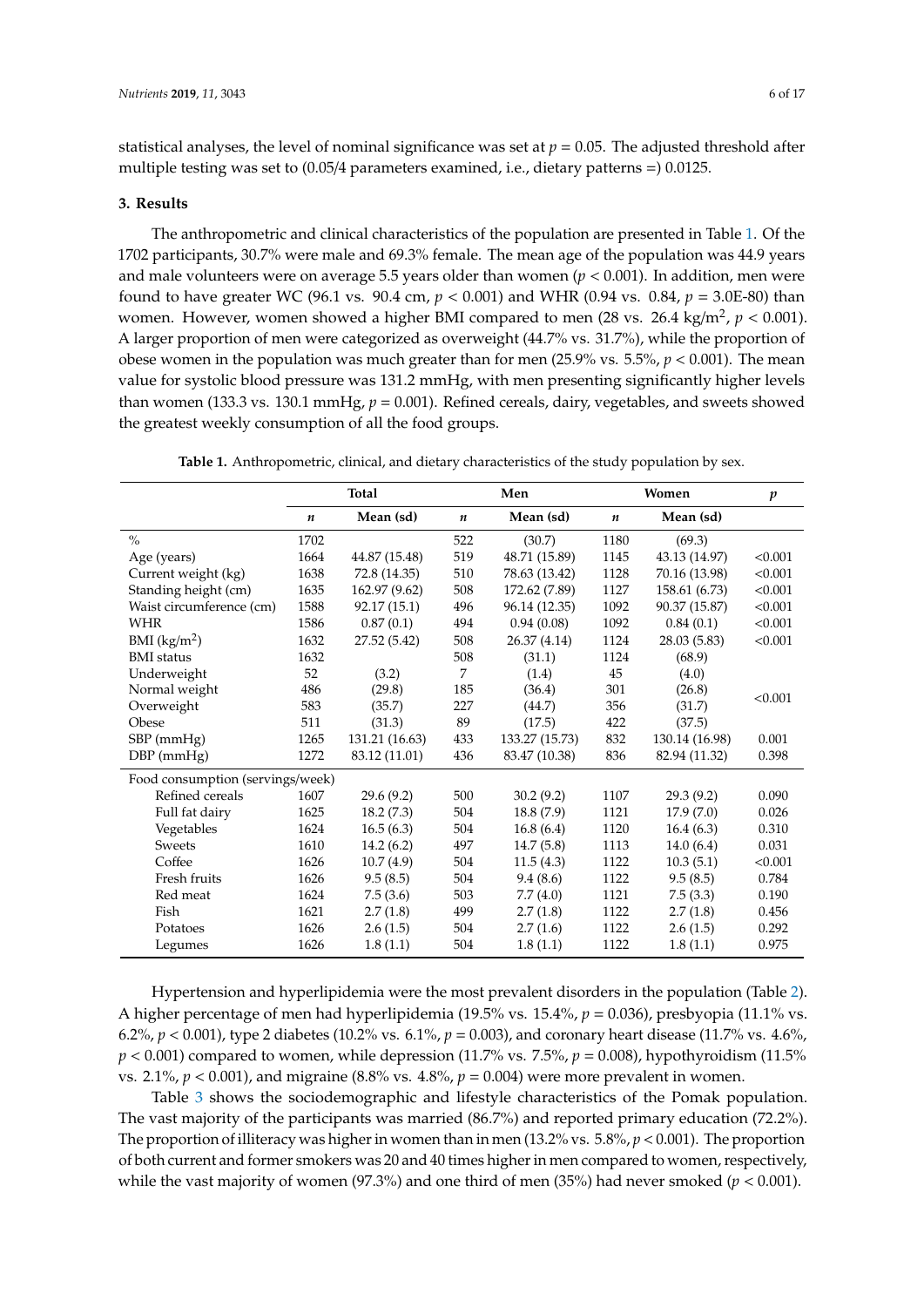<span id="page-6-0"></span>

| Disease $N$ $\left(\% \right)$ | <b>Total 1702</b> | Men 522 (30.7) | Women 1180 (69.3) | $\boldsymbol{p}$ |
|--------------------------------|-------------------|----------------|-------------------|------------------|
| Hypertension                   | 444 (26.1)        | 139(26.6)      | 305(25.8)         | 0.735            |
| Hyperlipidemia                 | 284 (16.7)        | 102(19.5)      | 182 (15.4)        | 0.036            |
| Hypothyroidism                 | 147(8.6)          | 11(2.1)        | 136(11.5)         | < 0.001          |
| Diabetes mellitus II           | 125(7.3)          | 53 (10.2)      | 72 (6.1)          | 0.003            |
| Coronary heart disease (CHD)   | 115(6.8)          | 61 (11.7)      | 54 (4.6)          | < 0.001          |
| Heart failure                  | 112(6.6)          | 41 (7.9)       | 71 (6.0)          | 0.159            |
| Arthritis                      | 127(7.5)          | 39(7.5)        | 88 (7.5)          | 0.992            |
| Presbyopia                     | 131(7.7)          | 58 (11.1)      | 73 (6.2)          | < 0.001          |
| Migraines                      | 129(7.6)          | 25(4.8)        | 104(8.8)          | 0.004            |
| <b>Mental Health Issues</b>    |                   |                |                   |                  |
| Depression                     | 177 (10.4)        | 39(7.5)        | 138 (11.7)        | 0.008            |

**Table 2.** The most prevalent diseases by sex.

**Table 3.** Sociodemographic and lifestyle characteristics by sex.

<span id="page-6-1"></span>

|                                            |      | Total           |     | Men              |                | Women            | p       |
|--------------------------------------------|------|-----------------|-----|------------------|----------------|------------------|---------|
|                                            | n    | (%)             | n   | (%)              | n              | (%)              |         |
| Marital status                             | 1629 |                 | 506 | (31.1)           | 1123           | (68.9)           |         |
| Married                                    | 1413 | (86.7)          | 439 | (86.8)           | 974            | (86.7)           |         |
| Single                                     | 153  | (9.4)           | 61  | (12.1)           | 92             | (8.2)            | < 0.001 |
| Widowed                                    | 63   | (3.9)           | 6   | (1.2)            | 57             | (5.1)            |         |
| Educational attainment                     | 1625 |                 | 499 | (30.7)           | 1126           | (69.3)           |         |
| No education                               | 178  | (10.9)          | 29  | (5.8)            | 149            | (13.2)           |         |
| Primary                                    | 1174 | (72.2)          | 348 | (69.6)           | 826            | (73.3)           | < 0.001 |
| Secondary                                  | 237  | (14.6)          | 100 | (20.0)           | 137            | (12.2)           |         |
| Tertiary                                   | 36   | (2.2)           | 22  | (4.4)            | 14             | (1.2)            |         |
| Total years of education *,<br>mean $(SD)$ | 967  | 6.86(2.42)      | 303 | 7.45(2.99)       | 664            | 6.59(2.06)       | < 0.001 |
| Smoking habits                             | 1621 |                 | 506 | (31.2)           | 1115           | (68.8)           |         |
| Current smokers                            | 257  | (15.9)          | 232 | (45.8)           | 25             | (2.2)            |         |
| Former smokers                             | 103  | (6.4)           | 98  | (19.4)           | 5              | (0.5)            | < 0.001 |
| Never smokers                              | 1261 | (77.8)          | 176 | (34.8)           | 1085           | (97.3)           |         |
|                                            |      | Mean (SD)       |     | Mean (SD)        |                | Mean (SD)        |         |
| Smoking starting age                       | 340  | 16.72 (3.79)    | 315 | 16.61(3.72)      | 25             | 18.08 (4.45)     | 0.062   |
| Quit smoking age                           | 109  | 41.5(12.44)     | 105 | 41.87 (12.25)    | $\overline{4}$ | 32(15.6)         | 0.120   |
| Total smoking years                        | 304  | 25 (14.07)      | 280 | 25.8 (14.02)     | 24             | 15.67 (11.25)    | 0.001   |
| Pack-years*                                | 274  | 30.5(24.7)      | 251 | 31.9(24.8)       | 23             | 15.5(18.3)       | < 0.001 |
| PAL <sup>*</sup>                           | 1600 | 1.06(0.13)      | 499 | 1.12(0.19)       | 1101           | 1.03(0.09)       | < 0.001 |
| ee                                         | 1626 | 1864.4 (467.4)  | 502 | 2120.1 (523.6)   | 1124           | 1750.2 (389.3)   | < 0.001 |
| EI/EE                                      | 1570 | 1.24(0.44)      | 482 | 1.09(0.37)       | 1088           | 1.31(0.45)       | < 0.001 |
| ei                                         | 1607 | 2199.2 (618.05) | 495 | 2215.59 (649.31) | 1112           | 2191.91 (603.78) | 0.479   |

\* Mann–Whitney test.

PCA highlighted four different dietary patterns (components), the factor loadings of which are presented in Table [4.](#page-7-0) Alcohol and pork consumption were excluded as their consumption in the Pomak population was insignificant due to religious reasons. Fifteen out of the 48 remaining foods or food groups were included in the PCA as highly intercorrelated. The KMO criterion was 0.72, and 52% of the total variance was explained by the four dietary components. The components were defined according to the higher absolute scores that indicate greater contribution to each component. Thus, there are: the "high in sugars" dietary pattern (component 1), which includes fresh fruits, milky sweets, chocolate, beverages, juices, and starchy sweets; the "quick choices" dietary pattern (component 2), which is composed of processed red meat, ready-made pies, refined breads, and fries; the "balanced" dietary pattern (component 3), that consists of refined pasta, white rice, vegetables, legumes, and red meat; and the "homemade" dietary pattern (component 4), that is characterized by homemade pies,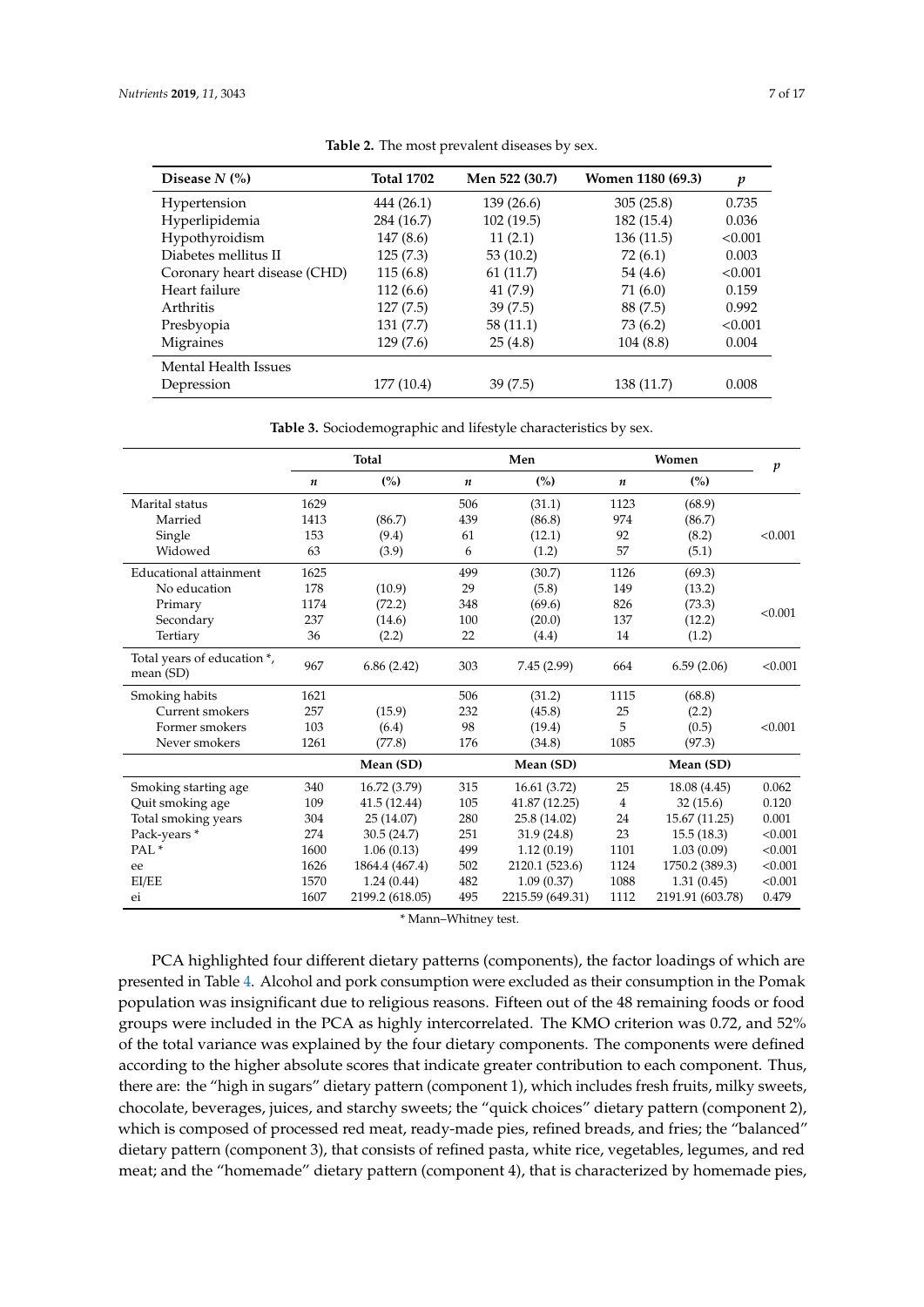full-fat cheese, and potato consumption. The median of the scores for each component was used to

divide the population into two groups: low and high adherence to the particular pattern.

<span id="page-7-0"></span>**Table 4.** Factor loadings derived from principal component analysis conducted with dietary variables  $(N = 1513)$ .

|                        |          |                | <b>Principal Components</b> |          |
|------------------------|----------|----------------|-----------------------------|----------|
| Predicting variables   | 1        | $\overline{2}$ | 3                           | 4        |
| Fresh fruits           | 0.768    | $-0.074$       | 0.192                       | $-0.143$ |
| Sweets with fat        | 0.722    | 0.027          | $-0.065$                    | $-0.059$ |
| Beverages and juices   | 0.694    | 0.147          | $-0.047$                    | $-0.154$ |
| Starchy sweets         | 0.589    | 0.165          | 0.037                       | 0.142    |
| Processed meat         | 0.049    | 0.739          | 0.002                       | 0.002    |
| Ready pies             | $-0.065$ | 0.678          | $-0.048$                    | 0.123    |
| Refined breads         | 0.167    | 0.678          | 0.041                       | 0.391    |
| Fried potatoes         | 0.190    | 0.490          | 0.128                       | $-0.278$ |
| Pasta and rice         | $-0.052$ | $-0.106$       | 0.716                       | 0.133    |
| Vegetables             | 0.206    | 0.024          | 0.639                       | 0.247    |
| Legumes                | $-0.405$ | 0.073          | 0.571                       | 0.014    |
| Red meat               | 0.350    | 0.278          | 0.533                       | $-0.192$ |
| Homemade pies          | $-0.277$ | $-0.030$       | 0.219                       | 0.706    |
| Full-fat cheese        | 0.155    | 0.493          | 0.042                       | 0.597    |
| Potatoes               | $-0.041$ | 0.057          | 0.056                       | 0.569    |
| Variance explained (%) | 16.3     | 14.0           | 11.0                        | 10.7     |

As presented in Table [5,](#page-8-0) women had significantly higher HDL cholesterol (*p* < 0.001) and lower triglyceride levels ( $p < 0.001$ ) than men. The group with the higher scores in the "high in sugar" pattern and the balanced diet had elevated mean glucose levels. Mean HDL cholesterol was lower in the group with higher adherence scores to the "high in sugar" pattern, while LDL and total cholesterol levels were found to be higher in the group with lower adherence scores to the "quick choices" dietary pattern. The group with higher scores in the "high in sugar" pattern presented lower triglycerides levels compared to the group with lower scores in the same pattern.

The multiadjusted linear regression results are shown in Table [6.](#page-9-0) In particular, component 1 with the high sugar content was associated with higher SBP ( $\beta = 2.47$ ,  $p < 0.001$ ), DBP ( $\beta = 1.46$ ,  $p$  < 0.001), and glucose levels ( $\beta$  = 3.44,  $p$  < 0.001). Additionally, the high in sugars diet was found to be significantly associated with increased LDL cholesterol but the association was found not significant after adjustment for the remaining components of the diet. Component 2, representing the quick choices/junk food pattern, was found to be associated with increased insulin levels, albeit without high statistical significance ( $\beta = 0.73$ ,  $p = 0.025$ ). Component 3, representing the balanced diet, was significantly associated with reduced SBP ( $\beta$  = -1.59,  $p$  = 0.001). Component 4, the homemade dietary pattern, was found to be significantly associated with higher HDL levels, after adjusting for confounders, but the effect was nonsignificant when the remaining dietary patterns were taken into account.

Logistic regression analyses, summarized in Table [7,](#page-10-0) showed that higher adherence to the high in sugars dietary pattern was nominally associated with increased risk of low HDL (OR [95%CI] 1.84 [1.24,2.75], *p* = 0.003) and systolic hypertension (OR [95%CI] 2.40 [1.38,4.17], *p* = 0.002) and statistically significantly associated with increased risk for diastolic hypertension (OR [95%CI] 2.61 [1.55,4.39], *p* < 0.001), compared to lower adherence (*p*-values are here compared to the adjusted cut-off of  $p = 0.0125$ .)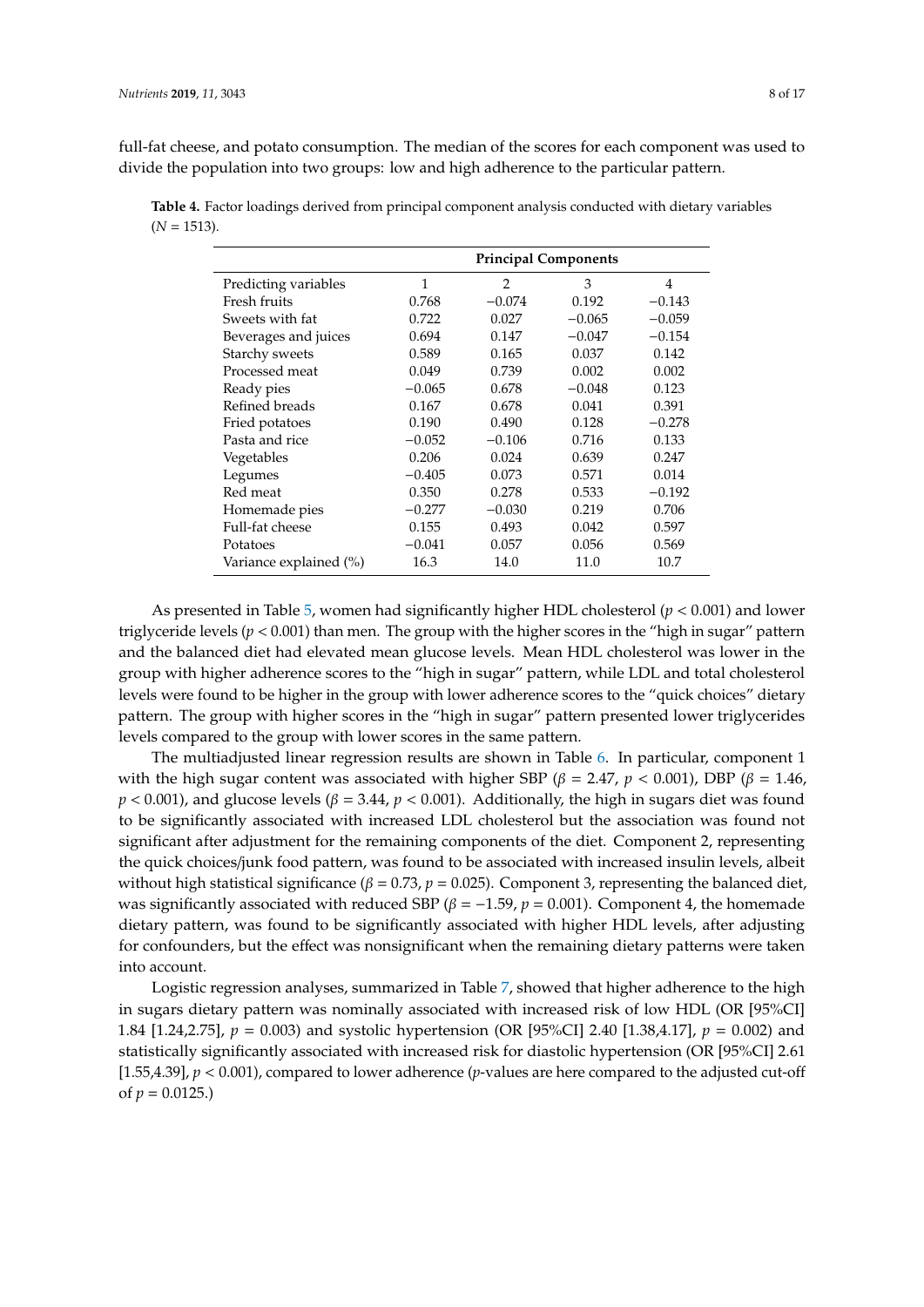|                                     |      |       |      |       | Pattern Adherence                                                       |       |      |         |       |      |       |      |       |       |      |                         |      |       |       |      |       |      |       |
|-------------------------------------|------|-------|------|-------|-------------------------------------------------------------------------|-------|------|---------|-------|------|-------|------|-------|-------|------|-------------------------|------|-------|-------|------|-------|------|-------|
|                                     |      |       |      |       | <b>Ouick Choices Diet</b><br>High in Sugar Diet<br><b>Balanced Diet</b> |       |      |         |       |      |       |      |       |       |      | <b>Homemade Pattern</b> |      |       |       |      |       |      |       |
|                                     |      | Total |      | Low   |                                                                         | High  |      | P       | Low   |      | High  |      | P     | Low   |      | High                    |      |       | Low   |      | High  |      | P     |
|                                     | n    | Mean  | (sd) | Mean  | (sd)                                                                    | Mean  | (sd) |         | Mean  | (sd) | Mean  | (sd) |       | Mean  | (sd) | Mean                    | (sd) |       | Mean  | (sd) | Mean  | (sd) |       |
| Glucose (mg/dl)                     | 1646 | 93.6  | 20.5 | 90.1  | 21.2                                                                    | 97.2  | 19.3 | < 0.001 | 94.5  | 21.1 | 92.8  | 19.9 | 0.129 | 92.3  | 20.0 | 95.1                    | 21.0 | 0.013 | 93.7  | 20.1 | 93.6  | 21.0 | 0942  |
| <b>HDL</b> Cholesterol<br>(mg/dl)   | 1670 | 45.2  | 11.8 | 46.6  | 12.3                                                                    | 43.7  |      | < 0.001 | 45.3  | 11.9 | 45.0  | 11.  | 0.584 | 45.4  | 11.6 | 44.9                    | 12.0 | 0.492 | 44.7  | 11.7 | 45.6  | 11.9 | 0.197 |
| <b>LDL</b> Cholesterol<br>(mg/dl)   | 1663 | 118.5 | 34.2 | 16.6  | 34.8                                                                    | 120.2 | 33.3 | 0.054   | 120.4 | 35.0 | 116.3 | 32.9 | 0.032 | 118.5 | 33.6 | 118.3                   | 34.5 | 0.901 | 117.7 | 34.0 | 119.1 | 34.2 | 0.453 |
| Triglycerides (mg/dl)               | 1652 | 137.5 | 68.9 | 142.9 | 72.1                                                                    | 131.7 | 63.9 | 0.003   | 137.2 | 66.2 | 137.2 | 70.4 | 0.998 | 136.5 | 69.6 | 137.9                   | 66.9 | 0.713 | 137.4 | 70.7 | 137.0 | 65.6 | 0.909 |
| Insulin (uIU/ml)                    | 1629 | 13.1  | 9.7  | 13.0  | 10.1                                                                    | 13.1  | 9.2  | 0.824   | 12.8  | 9.8  | 13.3  | 9.5  | 0.416 | 12.6  | 9.1  | 13.5                    | 10.1 | 0.098 | 13.1  | 9.4  | 13.1  | 9.8  | 0.962 |
| <b>Total Cholesterol</b><br>(mg/dl) | 1668 | 192.5 | 39.0 | 193.1 | 38.9                                                                    | 191.7 | 38.1 | 0.517   | 194.6 | 39.4 | 190.1 | 37.4 | 0.032 | 192.0 | 37.9 | 192.8                   | 39.1 | 0.728 | 191.6 | 39.0 | 193.3 | 38.0 | 0.432 |

| Table 5. Biochemical analyses by dietary pattern. |  |
|---------------------------------------------------|--|
|---------------------------------------------------|--|

<span id="page-8-0"></span>Low versus high as defined by the median of the corresponding pattern score; P: *p*-value, HDL: High density lipoprotein, LDL: Low density lipoprotein, In bold: *p*-value < 0.05.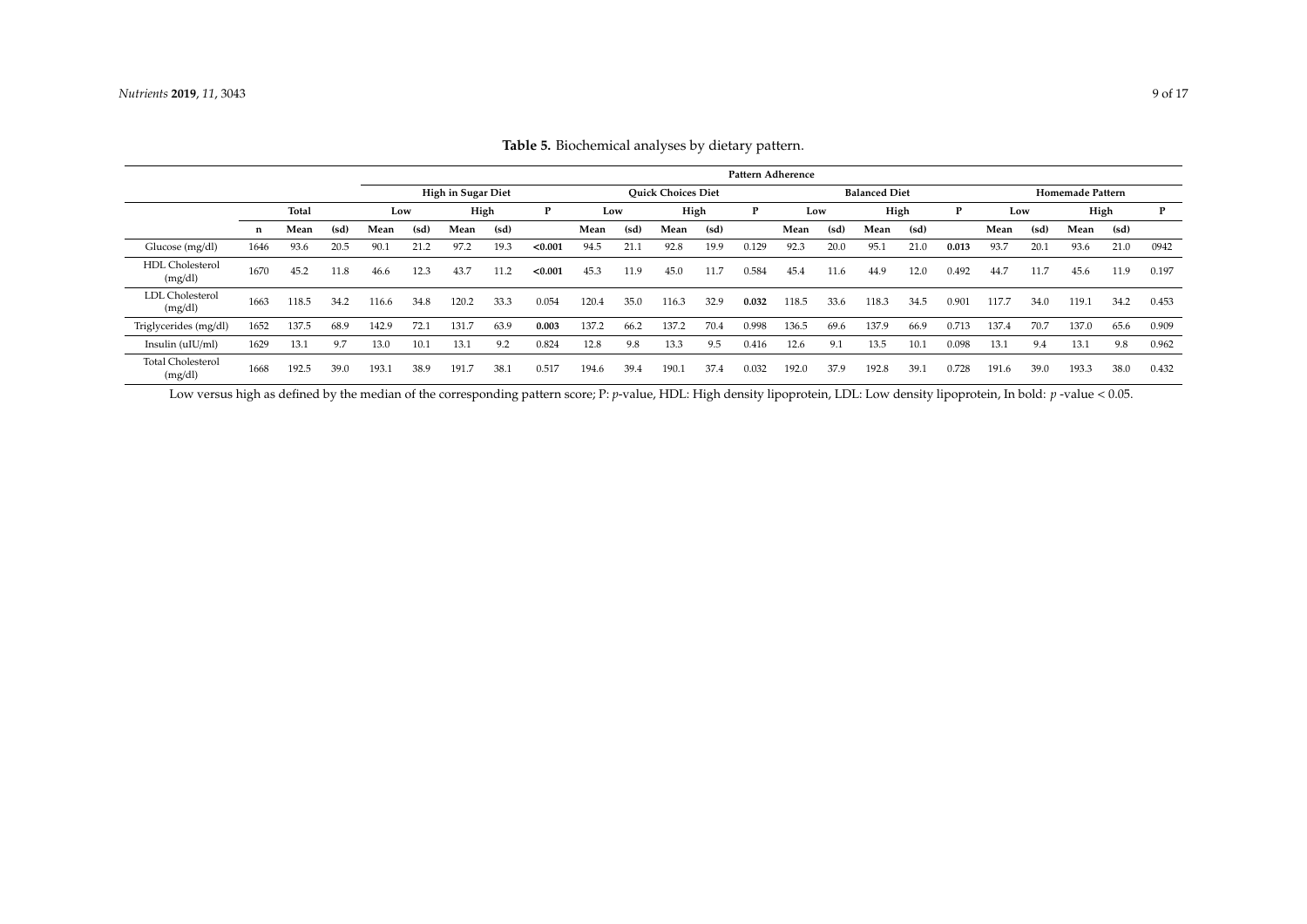|                        |         | Model 1       |                  |         | Model 2        |                  | $Adj-R sq$ |         | Model 3        |                  | Adj-R sq |         | Adj-R sq       |                  |      |
|------------------------|---------|---------------|------------------|---------|----------------|------------------|------------|---------|----------------|------------------|----------|---------|----------------|------------------|------|
|                        | $\beta$ | <b>CI</b>     | $\boldsymbol{p}$ | β       | CI             | $\boldsymbol{p}$ |            | $\beta$ | <b>CI</b>      | $\boldsymbol{p}$ |          | β       | CI             | $\boldsymbol{p}$ |      |
| $HDL$ (mg/dL)          |         |               |                  |         |                |                  |            |         |                |                  |          |         |                |                  | 0.16 |
| High sugar             | $-1.39$ | $-2.03,-0.75$ | < 0.001          | $-1.03$ | $-1.64,-0.42$  | 0.001            | 0.15       | $-1.28$ | $-2.02,-0.55$  | 0.001            | 0.16     | $-1.18$ | $-1.99 - 0.36$ | 0.005            |      |
| Quick                  | $-0.43$ | $-1.07, 0.21$ | 0.190            | 0.16    | $-0.46, 0.78$  | 0.604            | 0.15       | 0.23    | $-0.45, 0.91$  | 0.508            | 0.15     | $-0.02$ | $-0.75, 0.70$  | 0.949            |      |
| Balanced               | $-0.23$ | $-0.87, 0.41$ | 0.485            | 0.35    | $-0.26, 0.95$  | 0.262            | 0.15       | 0.40    | $-0.27,1.07$   | 0.244            | 0.15     | 0.19    | $-0.52, 0.90$  | 0.597            |      |
| Homemade               | 0.35    | $-0.30, 0.99$ | 0.289            | 0.68    | 0.08,1.28      | 0.026            | 0.15       | 0.69    | 0.07, 1.31     | 0.030            | 0.15     | 0.62    | $-0.01, 1.25$  | 0.054            |      |
| SBP (mmHg)             |         |               |                  |         |                |                  |            |         |                |                  |          |         |                |                  | 0.49 |
| High sugar             | 2.87    | 1.84,3.89     | < 0.001          | 3.63    | 2.85,4.41      | < 0.001          | 0.47       | 3.36    | 2.42,4.30      | < 0.001          | 0.49     | 2.74    | 1.71,3.77      | < 0.001          |      |
| Ouick                  | $-1.10$ | $-2.14,-0.06$ | 0.037            | $-0.11$ | $-0.93, 0.71$  | 0.791            | 0.43       | $-1.02$ | $-1.90 - 0.14$ | 0.023            | 0.46     | $-0.53$ | $-1.45, 0.39$  | 0.260            |      |
| Balanced               | 0.74    | $-0.30, 1.78$ | 0.163            | $-1.00$ | $-1.80 - 0.20$ | 0.014            | 0.43       | $-2.10$ | $-2.96 - 1.24$ | < 0.001          | 0.47     | $-1.59$ | $-2.50 - 0.69$ | 0.001            |      |
| Homemade               | 1.06    | 0.02, 2.10    | 0.045            | $-0.02$ | $-0.81, 0.78$  | 0.968            | 0.43       | $-0.31$ | $-1.12, 0.51$  | 0.459            | 0.46     | $-0.26$ | $-1.06, 0.54$  | 0.527            |      |
| $DBP$ (mmHg)           |         |               |                  |         |                |                  |            |         |                |                  |          |         |                |                  | 0.28 |
| High sugar             | 1.65    | 0.99,2.32     | < 0.001          | 1.94    | 1.35,2.54      | < 0.001          | 0.27       | 1.56    | 0.84,2.28      | < 0.001          | 0.28     | 1.46    | 0.67, 2.26     | < 0.001          |      |
| Ouick                  | 0.20    | $-0.48, 0.87$ | 0.569            | 0.71    | 0.10, 1.32     | 0.023            | 0.25       | 0.20    | $-0.47, 0.86$  | 0.562            | 0.26     | 0.46    | $-0.25, 1.17$  | 0.208            |      |
| Balanced               | 0.37    | $-0.30, 1.05$ | 0.278            | $-0.48$ | $-1.08, 0.11$  | 0.112            | 0.24       | $-1.22$ | $-1.87 - 0.56$ | < 0.001          | 0.27     | $-0.85$ | $-1.54,-0.15$  | 0.017            |      |
| Homemade               | 0.51    | $-0.17,1.18$  | 0.141            | $-0.01$ | $-0.61, 0.58$  | 0.965            | 0.24       | $-0.23$ | $-0.84, 0.38$  | 0.463            | 0.26     | $-0.17$ | $-0.79, 0.45$  | 0.587            |      |
| Cholesterol (mg/dL)    |         |               |                  |         |                |                  |            |         |                |                  |          |         |                |                  | 0.11 |
| High sugar             | 0.06    | $-2.03, 2.15$ | 0.956            | 0.51    | $-1.56, 2.57$  | 0.629            | 0.09       | 0.76    | $-1.72, 3.23$  | 0.550            | 0.11     | $-0.43$ | $-3.17,2.30$   | 0.756            |      |
| Ouick                  | $-2.63$ | $-4.71,-0.54$ | 0.014            | $-1.29$ | $-3.37,0.79$   | 0.224            | 0.09       | $-1.65$ | $-3.91, 0.62$  | 0.153            | 0.11     | $-2.05$ | $-4.49, 0.39$  | 0.100            |      |
| Balanced               | 0.31    | $-1.78,2.40$  | 0.771            | $-1.41$ | $-3.44, 0.62$  | 0.173            | 0.09       | $-1.46$ | $-3.71, 0.78$  | 0.201            | 0.11     | $-1.88$ | $-4.27,0.52$   | 0.124            |      |
| Homemade               | 0.61    | $-1.48, 2.71$ | 0.565            | $-0.41$ | $-2.42,1.61$   | 0.691            | 0.09       | $-0.14$ | $-2.22, 1.95$  | 0.897            | 0.11     | $-1.40$ | $-2.52, 1.71$  | 0.710            |      |
| $LDL$ (mg/dL)          |         |               |                  |         |                |                  |            |         |                |                  |          |         |                |                  | 0.11 |
| High sugar             | 2.10    | 0.25,3.95     | 0.026            | 2.21    | 0.37,4.06      | 0.019            | 0.07       | 2.70    | 0.50,4.90      | 0.016            | 0.10     | 1.45    | $-0.97,3.89$   | 0.240            |      |
| Ouick                  | $-1.92$ | $-3.78,-0.07$ | 0.042            | $-1.47$ | $-3.34, 0.40$  | 0.122            | 0.07       | $-2.10$ | $-4.12,-0.09$  | 0.041            | 0.10     | $-2.04$ | $-4.20, 0.13$  | 0.065            |      |
| Balanced               | $-0.37$ | $-2.22,1.48$  | 0.695            | $-1.80$ | $-3.61, 0.02$  | 0.053            | 0.07       | $-2.16$ | $-4.16 - 0.17$ | 0.033            | 0.10     | $-2.15$ | $-4.28 - 0.03$ | 0.047            |      |
| Homemade               | 0.46    | $-1.39, 2.31$ | 0.627            | $-0.36$ | $-2.17,1.44$   | 0.693            | 0.07       | $-0.16$ | $-2.02, 1.70$  | 0.169            | 0.09     | $-0.31$ | $-2.18, 1.57$  | 0.748            |      |
| Glucose                |         |               |                  |         |                |                  |            |         |                |                  |          |         |                |                  | 0.30 |
| High sugar             | 3.11    | 2.00,4.22     | < 0.001          | 3.37    | 2.30,4.43      | < 0.001          | 0.17       | 3.38    | 2.20,4.57      | < 0.001          | 0.29     | 3.44    | 2.14,4.75      | < 0.001          |      |
| Ouick                  | $-1.09$ | $-2.21, 0.04$ | 0.058            | $-0.72$ | $-1.81, 0.36$  | 0.192            | 0.14       | $-1.35$ | $-2.44,-0.26$  | 0.015            | 0.28     | $-0.35$ | $-1.51, 0.81$  | 0.557            |      |
| Balanced               | 2.17    | 1.06,3.29     | < 0.001          | 0.98    | $-0.08,2.04$   | 0.070            | 0.14       | 0.36    | $-0.72, 1.45$  | 0.511            | 0.28     | 0.99    | $-0.15, 2.13$  | 0.090            |      |
| Homemade               | $-0.06$ | $-1.18, 1.07$ | 0.922            | $-0.80$ | $-1.85, 0.25$  | 0.134            | 0.14       | $-1.25$ | $-2.26 - 0.24$ | 0.015            | 0.28     | $-0.95$ | $-1.95, 0.06$  | 0.066            |      |
| Insulin $(\mu I U/mL)$ |         |               |                  |         |                |                  |            |         |                |                  |          |         |                |                  | 0.05 |
| High sugar             | 0.11    | $-0.42, 0.64$ | 0.675            | $-0.19$ | $-0.73, 0.34$  | 0.479            | 0.05       | $-0.19$ | $-0.84, 0.46$  | 0.566            | 0.05     | 0.09    | $-0.62, 0.81$  | 0.799            |      |
| Quick                  | 0.58    | 0.05, 1.11    | 0.032            | 0.55    | 0.01,1.09      | 0.044            | 0.05       | 0.68    | 0.09,1.27      | 0.025            | 0.05     | 0.73    | 0.09,1.37      | 0.025            |      |
| Balanced               | 0.29    | $-0.24, 0.82$ | 0.288            | 0.04    | $-0.48, 0.57$  | 0.877            | 0.05       | 0.12    | $-0.46, 0.71$  | 0.679            | 0.05     | 0.24    | $-0.39, 0.86$  | 0.461            |      |
| Homemade               | $-0.07$ | $-0.60, 0.46$ | 0.790            | $-0.19$ | $-0.71, 0.33$  | 0.473            | 0.05       | $-0.17$ | $-0.71, 0.38$  | 0.550            | 0.05     | $-0.11$ | $-0.66, 0.44$  | 0.697            |      |

**Table 6.** Results from multiple linear regression analysis of data from POMAK-HELIC study that evaluated the association between dietary patterns and cardiometabolic indices ( $N = 1513$ ).

<span id="page-9-0"></span>Model 1: unadjusted; Model 2: Adjusted for age, sex, BMI; Model 3: Adjusted for age, sex, BMI, medication (where applicable), smoking and energy intake to energy expenditure ratio; Model 4: Adjusted for age, sex, BMI, medication (where applicable), smoking, energy intake to energy expenditure ratio, the remaining food patterns scores; CI: confidence interval, P: *p*-value, Adj-R sq: adjusted R square, BMI: Body mass index, SBP: Systolic blood pressure, DBP: Diastolic blood pressure, HDL: High density lipoprotein, LDL: Low density lipoprotein; In bold:  $p$ -value <  $0.0125$ .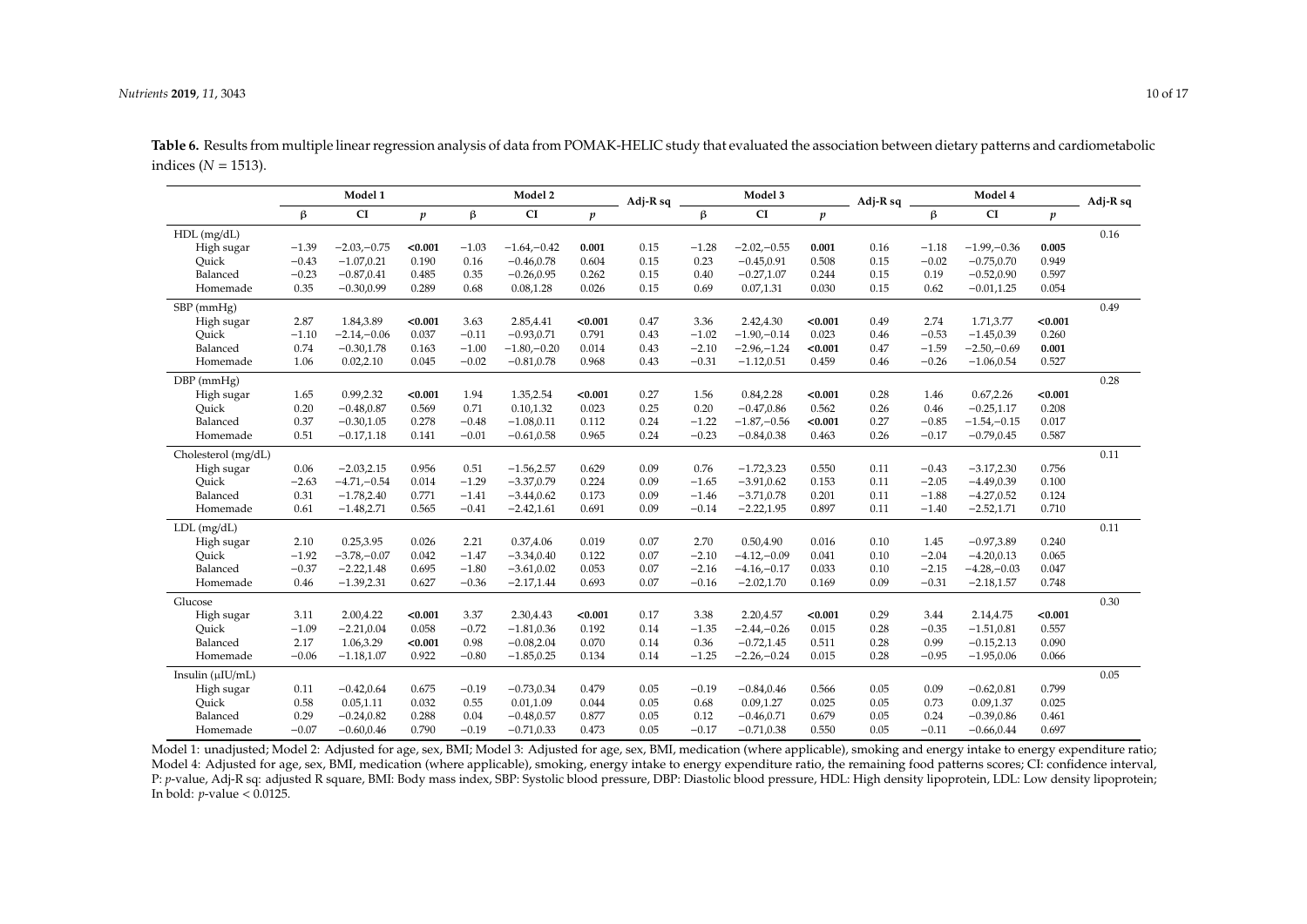|                |      |                            | <b>MODEL1</b>                             |                              | <b>MODEL 2</b>                |
|----------------|------|----------------------------|-------------------------------------------|------------------------------|-------------------------------|
|                | 1st  | 2nd                        | 2nd                                       | 3rd                          |                               |
|                | Ref. |                            | OR $(95\%CI)-P$                           |                              | OR $(95\%CI)-P$               |
|                |      |                            | <b>High in Sugars Diet Score Tertiles</b> |                              |                               |
| Low HDL        | 1.00 | 1.51 (1.09,2.09)-0.013     | $2.00(1.38,2.90) - 0.001$                 | $1.42(1.01, 2.00) - 0.043$   | $1.84(1.24.2.75)-0.003$       |
| SBP groups     | 1.00 | $2.27(1.50.3.44) - 0.001$  | $2.87(1.74.4.72)-<0.001$                  | $2.07(1.32,3.23)-0.001$      | 2.40 (1.38,4.17)-0.002        |
| DBP groups     | 1.00 | $1.85(1.25,2.73)-0.002$    | $2.55(1.60, 4.07) - 0.001$                | $1.87(1.23.2.84)-0.003$      | $2.61(1.55, 4.39) - 0.001$    |
| LDL groups     | 1.00 | $1.19(0.85, 1.66) - 0.321$ | $1.71(1.14.2.55)-0.009$                   | $1.06(0.74, 1.54) - 0.757$   | $1.47(0.96,2.27)-0.079$       |
| Glucose groups | 1.00 | 1.50 (1.00,2.25)-0.052     | $1.64(1.03, 2.62) - 0.037$                | $1.64(1.06, 2.55) - 0.025$   | $1.85(1.11,3.08)-0.018$       |
|                |      |                            | <b>Balanced Diet Score Tertiles</b>       |                              |                               |
| SBP groups     | 1.00 | $0.57(0.38, 0.85) - 0.006$ | $0.63(0.42, 0.97) - 0.035$                | $0.56(0.37, 0.86) - 0.007$   | $0.72(0.46, 1.13) - 0.153$    |
| DBP groups     | 1.00 | $0.84(0.57,1.22)-0.350$    | $0.84(0.56, 1.25) - 0.387$                | $0.86$ $(0.58, 1.27)$ -0.433 | $0.96(0.63, 1.48) - 0.857$    |
| LDL groups     | 1.00 | $0.82(0.59,1.15)-0.259$    | $0.62(0.43, 0.88) - 0.008$                | $0.81(0.58, 1.15) - 0.240$   | $0.62$ $(0.43, 0.89) - 0.010$ |

**Table 7.** Logistic regression analysis results of the association of quartiles of dietary components with pathological groups of low HDL, SBP, DBP, LDL cholesterol, and glucose levels  $(N = 1513)$ .

<span id="page-10-0"></span>P: *p*-value; OR: odds ratio, CI: confidence interval; In bold: *p*-value < 0.013; Ref.: reference category for both models; MODEL1 adjusted for age, sex, BMI, physical activity level, smoking, and energy intake; MODEL2 adjusted for age, sex, BMI, physical activity level, smoking, energy intake, and the remaining food components; HDL: high-density lipoprotein—low: <40 mg/dL; SBP: systolic blood pressure—threshold: 140 mmHG; DBP: diastolic blood pressure—threshold: 90 mmHG; LDL: low-density lipoprotein—threshold: 100 mg/dL; glucose threshold: 110 mg/dL.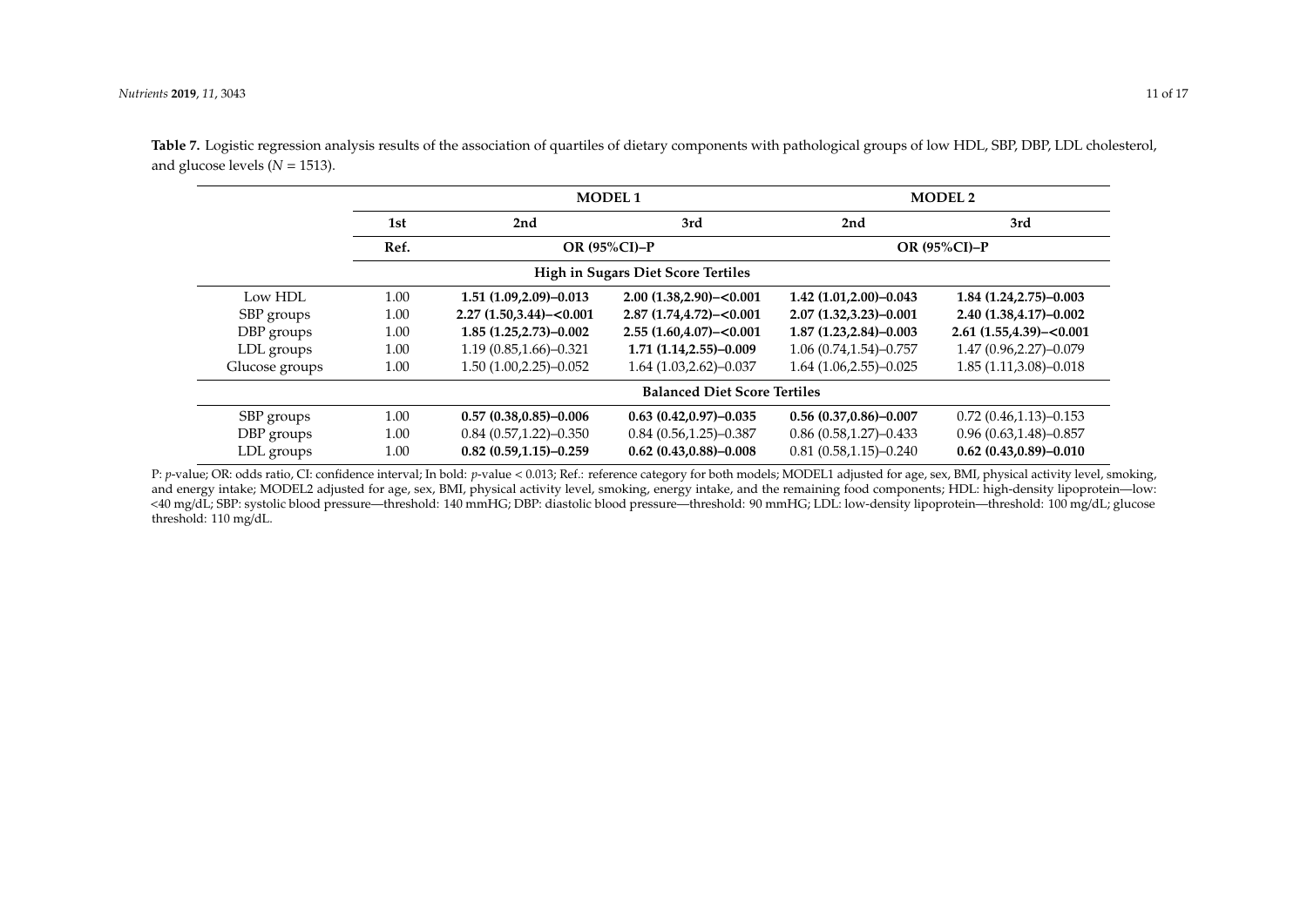## **4. Discussion**

This is the first report of a cross-sectional cohort that describes the geographically and religiously isolated, genetically homogeneous [\[33\]](#page-15-8) population from the Pomak villages in Xanthi, as part of the HELIC-Pomak study [\(www.helic.org\)](www.helic.org). One advantage of isolated populations is that they are characterized by environmental homogeneity [\[34\]](#page-15-9) and thus a smaller sample size is required to detect an association with sufficient statistical power.

The Pomak population was found to be overweight, in keeping with observations from the general Greek population in the ATTICA study [\[35\]](#page-15-10). The ATTICA study is a population-based health and nutrition survey, which attempts to evaluate several cardiovascular risk factors in the greater urban area of Athens, Greece [\[36\]](#page-15-11). One third (31.3%) of the Pomak population was obese, while the corresponding percentage from the Greek Muslim community in the MetS-Greece study from the same area was 63.6% [\[37\]](#page-15-12). The discrepancy might be due to the sample size and the population origin, as the MetS study only included 300 individuals from inside and around the city of Xanthi, while in our study we included 1702 individuals from many different villages including Kentavros, Glafki, Echinos, Pachni, Dimario, Melivia, Sminthy, Thermes, Miki, Oreo, and other Pomak villages. Inhabitants of more distant villages have preserved traditional characteristics in many aspects of their lives, while the residents of more urbanized areas and cities conform more closely to the mainstream Greek lifestyle. Consumption of red meat, dairy, and sweets was 2–3 times higher in the Pomak population compared to that of the Attica general population [\[38\]](#page-15-13), while vegetables, fruits, legumes, and potatoes intake was 2–4 times lower.

The proportion of individuals with hypertension (26.1%) found in the present study was comparable with that of other Greek studies [\[36–](#page-15-11)[38\]](#page-15-13), but much lower than the ones reported (80%) by other isolated, but older, populations, such as the one on the island of Vis in Croatia [\[39\]](#page-15-14). Occurrence of hyperlipidemia (16.7%) was in the same direction and magnitude compared to the ATTICA study [\[38\]](#page-15-13) which found a higher prevalence of the disease (43%). The prevalence of type 2 diabetes (7.3%) was comparable to that of the general Greek population [\[36\]](#page-15-11) and also to the one of the aforementioned isolated population from the island of Vis, Croatia [\[39\]](#page-15-14), but half of that reported (14.6%) in the chronic disease records of the local medical center [\[40\]](#page-15-15). However, this apparent discrepancy may be due to the fact that these records only included three areas/villages.

The overwhelming majority of the population was married (86%), indicating the traditional position of the family within the society, a trend which is attenuated in more urban areas [\[36\]](#page-15-11). Most of the participants had attained primary education, with more men being educated than women, a characteristic unlike that of the urban Greek population [\[41\]](#page-15-16) which reports almost double the number of total years in education. The smoking habits of men were similar to those of the general population of Attica [\[42\]](#page-15-17), while almost all women (97%) had never smoked, hinting at the preservation of a past etiquette that indicates the traditional character of this tobacco farming population.

It is noteworthy that the traditional lifestyle of the populations inhabiting the Pomak villages has been extensively studied in various locations, usually referring to factors such as eating habits, which may differ slightly or considerably among the different villages.

In this study, the characterization of the unique diet of the Pomak population was achieved through a posteriori technique, PCA analysis, generating patterns using empirically obtained data [\[43\]](#page-15-18). Thus, the derived patterns reflect the most representative eating habits of the population.

The predominant dietary pattern is the "high in sugars" pattern (16.3% of the variance explained), and is very typical and closely connected with the sociocultural aspect of food in the Pomak population. Sweets, which are the main compound of the pattern, are offered after funerals in the form of chocolate or Turkish delight. In addition, increased sweets consumption is highlighted by the existence of a festival dedicated to the offering and the consumption of sweets, the "Seker Bayrami" or "Bayram of Sweets" [\[12\]](#page-14-8). Bayram is the word used for festivals or holidays and is applicable to secular and mainly religious celebrations in Islam. In the present study, this particular pattern, which was rich in sugars, was negatively associated with HDL cholesterol levels. A cross-sectional study evaluating data from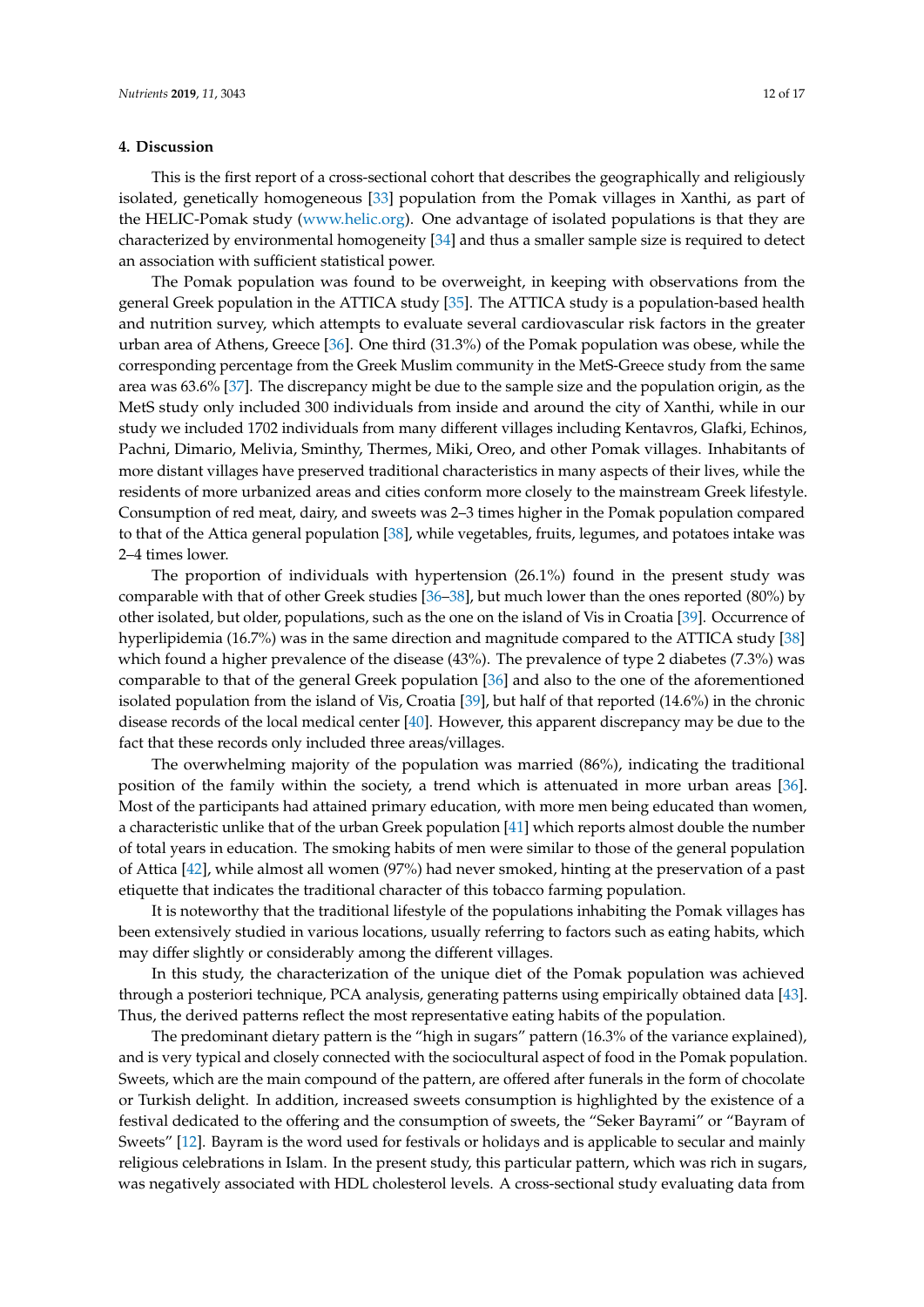the National Health and Nutrition Examination Survey 1999–2006 also reported similar findings [\[44\]](#page-16-0). The resulting low HDL cholesterol concentrations could be driven by the role of refined carbohydrates on the pathway that decreases insulin sensitivity, increases visceral adiposity, and stimulates hepatic de novo lipogenesis [\[45\]](#page-16-1).

The former pattern was also found to be associated with increased systolic and diastolic blood pressure. According to a systematic review and meta-analysis of six prospective cohorts, sugar-sweetened beverage consumption was indeed found to be associated with a modest risk of developing hypertension [\[46\]](#page-16-2). A different systematic review and meta-analysis of eight studies further demonstrated statistically significant associations between sugary beverage consumption and hypertension [\[47\]](#page-16-3). Moreover, habitual consumption of fruit juice was found to be associated with higher central blood pressure and central pulse pressure [\[48\]](#page-16-4), suggesting the overconsumption of added fructose as the main cause [\[49](#page-16-5)[,50\]](#page-16-6). As expected, the "high in sugars" pattern was also associated with increased glucose levels. This is consistent with the results from the EPIC-InterAct study where sugar-sweetened soft drinks were associated with an increased prevalence of type 2 diabetes [\[51\]](#page-16-7). The European Prospective Investigation into Cancer and Nutrition (EPIC) study is one of the largest cohort studies in the world, with participants from 10 European countries, and is designed to investigate the relationships between dietary, environmental, and lifestyle factors, and the incidence of chronic diseases. The EPIC-Netherlands follow-up study stated that carbohydrate (hazard ratio 1.15) and starch (hazard ratio 1.25) intake was related to increased diabetes risk [\[52\]](#page-16-8). Bringing these together, it is apparent that dietary sugars have many unfavorable effects on a whole spectrum of metabolic disorders that take place in CVD and metabolic syndrome [\[53\]](#page-16-9).

The "high in sugars" pattern observed in the Pomak population is associated with most of the components of metabolic syndrome, while in the ATTICA study, the "sweets" pattern was not associated with any aspect of metabolic syndrome [\[54\]](#page-16-10). One possible reason for this discrepancy could be the differencing tools used for dietary assessment (72 vs. 156 items FFQ) and the diversity of the compounds composing each particular pattern/component. The fat content of the milky sweets and chocolates in the "high in sugars" pattern of the Pomak population may intensify the negative effects on cardiovascular risk, while the specific food compounds of the "sweets" pattern of the ATTICA study are not known.

High fat consumption is mainly represented by the "quick choices pattern", which includes processed meat, fries, and ready-made pies, as well as refined breads, comprising a fast/junk food pattern. This particular pattern was nominally associated with increased levels of insulin, a finding consistent with current literature, suggesting meat consumption to be associated with hyperinsulinaemia and type 2 diabetes [\[38](#page-15-13)[,55\]](#page-16-11). The total fat, mainly consisting of the saturated fat of the meat and the trans fatty acids of the fried potatoes, is believed to contribute to the increased prevalence of insulin resistance and type 2 diabetes [\[56–](#page-16-12)[58\]](#page-16-13).

The "balanced pattern" represents the consumption of rice, pasta, red meat, vegetables, and legumes. Rice is a traditional food of the Pomak population which, in the form of pilaf, is the main dish at ceremonies and celebrations like funerals and weddings. Red meat, such as lamb and beef, has had a central role in the social life of the Pomaks throughout their history, with the dedication of an entire religious festival to its consumption, called "Kurban Bayramı" or "Sacrifice Bayram" [\[12\]](#page-14-8). The former represents a prudent dietary pattern that incorporates customs and traditions of Pomaks and is found to be associated with reduced systolic and diastolic blood pressure. Similar results have been reported by the ATTICA study [\[42\]](#page-15-17), where the Mediterranean diet was associated with a lower risk of hypertension (OR =  $0.74$ ,  $p = 0.021$ ). Pala et al. found that hypertension was associated with adherence to the pasta and meat pattern [\[59\]](#page-16-14). The opposite findings demonstrated in the present study could be attributed to the additional constituents of the pasta and meat pattern such as other animal fats, wine, bread, processed meat, and pork. Moreover, the presence of vegetables and legumes in the Pomak "balanced pattern" may play a protective role against CVD. The "balanced pattern" was also associated with lower LDL cholesterol levels, a finding consistent with current literature [\[60\]](#page-16-15).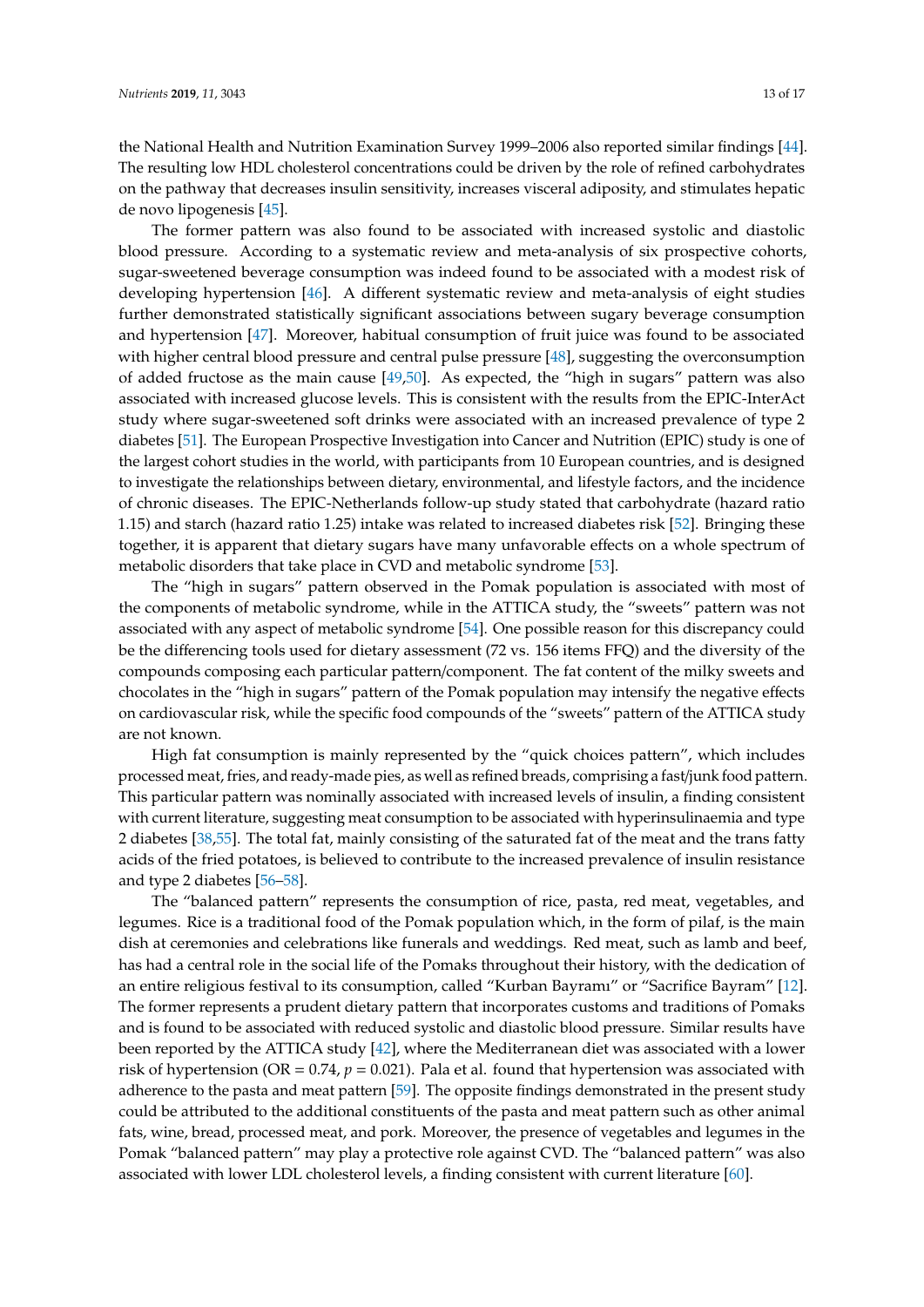The cross-sectional nature of this study does not allow for cause/effect implications to be drawn or generalization of the results from this particular Pomak population. Selection bias should also be considered as a limitation of our study without any data for comparison between responders and nonresponders. Another limitation is that the medical history and medication information come from self-reported data, subjected to possible under-reporting or memory bias. In addition, the FFQ used has not been validated in this specific population, although it has been validated in the general Greek population [\[21\]](#page-14-17). Moreover, the principal component analysis is partly underpinned by subjective decisions like how many foods and/or food groups have been included, how many components have been retained, and/or the nomenclature of the patterns, which is also a potential limitation. Seven outcomes of interest have been tested, using the stringent Bonferroni corrected *p*-value of 0.0125. Using this significance threshold, the associations of the "high in sugar" dietary pattern with SBP, DBP, and glucose levels and the association of the "balanced" dietary pattern with SBP levels, are the only ones to remain significant. The association between the "quick choices" dietary pattern and insulin becomes suggestive as it no longer reaches nominal significance.

# **5. Conclusions**

This study is the first to describe the relationship between the Pomak population dietary habits and cardiovascular risk factors. The subpopulation represented in this study is an isolated population with many traditions and customs preserved during their sociocultural evolution, driven by a strong adherence to the Muslim religion. The "high in sugars" and "balanced" characteristic dietary patterns, identified in our study, are associated with cardiovascular risk factors such as blood pressure, glucose, and cholesterol levels. Although the compounds of these patterns, such as red meat and sweets, have aggravating effects on cardiovascular risk, they play a central role in the social life of the community as part of several religious ceremonies. Thus, the guidelines to decrease the incidence of cardiovascular risk should be adjusted and applied with respect to the traditions of this population, perhaps by providing healthier alternatives and improving effective policy making.

**Author Contributions:** Data curation: A.-E.F., K.N., P.F., A.A., V.M., E.Z. (Eleni Zengini) and M.K. (Maria Karaleftheri); Formal analysis: A.-E.F., N.W.R., A.M. and A.G.; Funding acquisition: E.Z. (Eleftheria Zeggini); Investigation: A.-E.F., A.G., V.M., E.Z. (Eleni Zengini), E.Z. (Eleftheria Zeggini) and G.D.; Project administration: G.D.; Supervision: G.D.; Validation: M.K. (Maria Kafyra); Writing – original draft: A.-E.F.; Writing – review & editing: M.K. (Maria Kafyra), A.-E.F., E.Z. (Eleftheria Zeggini) and G.D.

**Funding:** This work was funded by the Wellcome Trust (098051) and the European Research Council (ERC-2011-StG 280559-SEPI).

**Acknowledgments:** We thank the residents of the Pomak villages for taking part. The HELIC study [\(www.helic.org\)](www.helic.org) has been supported by many individuals who have contributed to sample collection (including Kiki Kaldaridou, Nilden Selim, Nesse Souloglou), data entry (Thanos Antonos, Dimitra Papagrigoriou, and Betty Spiliopoulou), sample logistics (Sarah Edkins and Emma Gray), research administration (Anja Kolb-Kokocinski, Carol Smee, and Danielle Walker) and informatics (Martin Pollard and Josh Randall). This work has taken place under the auspices of Alexander S. Onassis Public Benefit Foundation Scholarship Program for Hellenes (GZI 049/2012-2013).

**Conflicts of Interest:** The authors declare no conflict of interest.

#### **References**

- <span id="page-13-0"></span>1. World Health Organization. Cardiovascular Diseases (CVDs). 2017. Available online: https://[www.who.int](https://www.who.int/en/news-room/fact-sheets/detail/cardiovascular-diseases-(cvds))/ en/news-room/fact-sheets/detail/[cardiovascular-diseases-\(cvds\)](https://www.who.int/en/news-room/fact-sheets/detail/cardiovascular-diseases-(cvds)) (accessed on 2 October 2019).
- <span id="page-13-1"></span>2. Kim, H.; Caulfield, L.E.; Garcia-Larsen, V.; Steffen, L.M.; Coresh, J.; Rebholz, C.M. Plant-Based Diets Are Associated With a Lower Risk of Incident Cardiovascular Disease, Cardiovascular Disease Mortality and All-Cause Mortality in a General Population of Middle-Aged Adults. *J. Am. Heart Assoc.* **2019**, *8*, e012865. [\[CrossRef\]](http://dx.doi.org/10.1161/JAHA.119.012865) [\[PubMed\]](http://www.ncbi.nlm.nih.gov/pubmed/31387433)
- <span id="page-13-2"></span>3. Glenn, A.J.; Viguiliouk, E.; Seider, M.; Boucher, B.A.; Khan, T.A.; Blanco Mejia, S.; Kendall, C.W. Relation of Vegetarian Dietary Patterns With Major Cardiovascular Outcomes: A systematic Review and Meta-Analysis of Prospective Cohort Studies. *Front. Nutr.* **2019**, *6*, 80. [\[CrossRef\]](http://dx.doi.org/10.3389/fnut.2019.00080) [\[PubMed\]](http://www.ncbi.nlm.nih.gov/pubmed/31263700)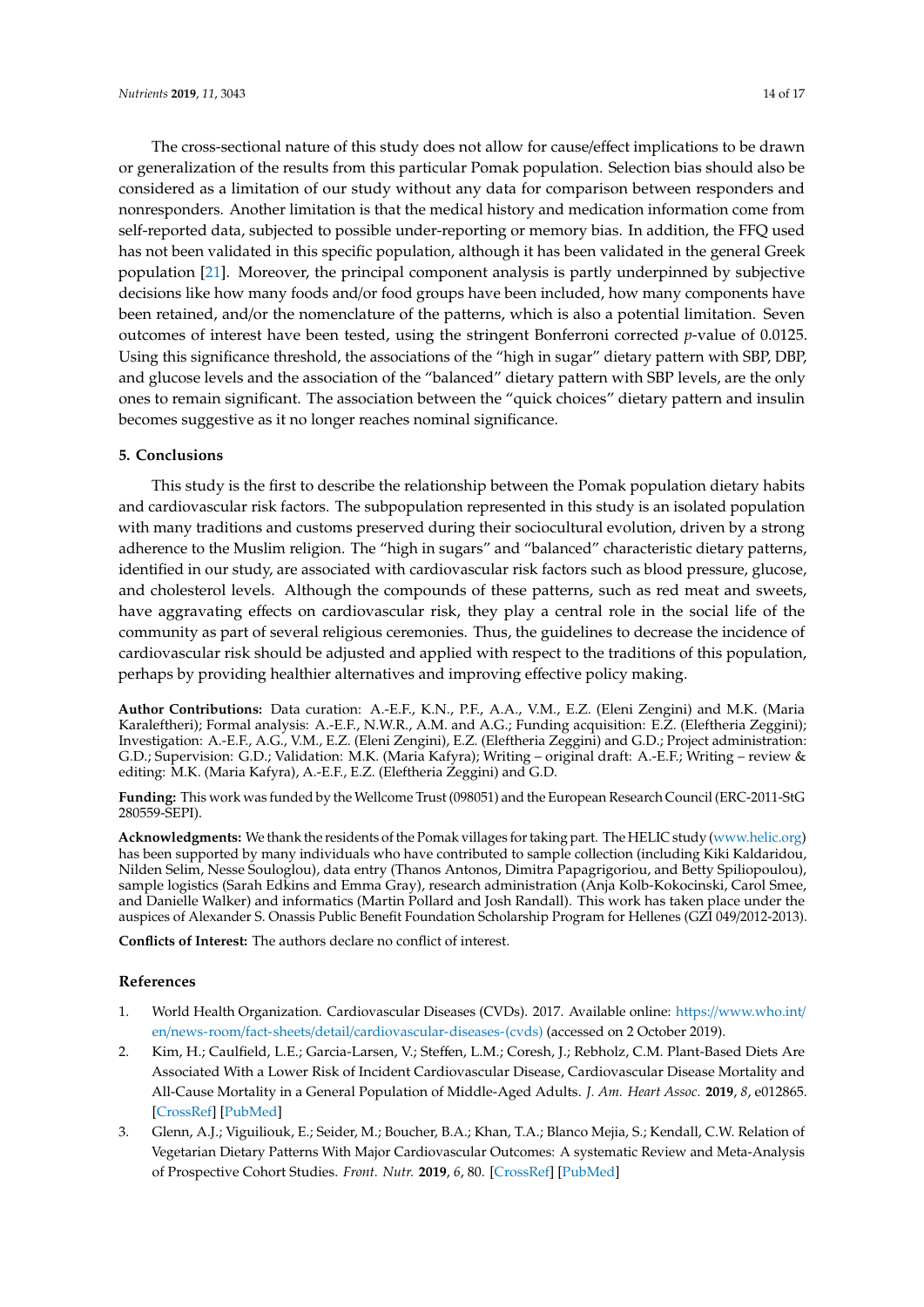- <span id="page-14-0"></span>4. McRae, M.P. Dietary Fiber is Beneficial for the Prevention of Cardiovascular Disease: An Umbrella Review of Meta-analyses. *J. Chiropr. Med.* **2017**, *16*, 289–299. [\[CrossRef\]](http://dx.doi.org/10.1016/j.jcm.2017.05.005) [\[PubMed\]](http://www.ncbi.nlm.nih.gov/pubmed/29276461)
- <span id="page-14-1"></span>5. Getz, G.S.; Reardon, C.A. Nutrition and cardiovascular disease. *Arterioscler. Thromb. Vasc. Biol.* **2007**, *27*, 2499–2506. [\[CrossRef\]](http://dx.doi.org/10.1161/ATVBAHA.107.155853)
- <span id="page-14-2"></span>6. Aune, D.; Keum, N.; Giovannucci, E.; Fadnes, L.T.; Boffetta, P.; Greenwood, D.C.; Norat, T. Dietary intake and blood concentrations of antioxidants and the risk of cardiovascular disease, total cancer, and all-cause mortality: A systematic review and dose-response meta-analysis of prospective studies. *Am. J. Clin. Nutr.* **2018**, *108*, 1069–1091. [\[CrossRef\]](http://dx.doi.org/10.1093/ajcn/nqy097)
- <span id="page-14-3"></span>7. Torres, N.; Guevara-Cruz, M.; Velázquez-Villegas, L.A.; Tovar, A.R. Nutrition and Atherosclerosis. *Arch. Med. Res.* **2015**, *46*, 408–426. [\[CrossRef\]](http://dx.doi.org/10.1016/j.arcmed.2015.05.010)
- <span id="page-14-4"></span>8. Sacks, F.M.; Svetkey, L.P.; Vollmer, W.M.; Appel, L.J.; Bray, G.A.; Harsha, D.; Karanja, N. Effects on blood pressure of reduced dietary sodium and the Dietary Approaches to Stop Hypertension (DASH) diet. DASH-Sodium Collaborative Research Group. *N. Engl. J. Med.* **2001**, *344*, 3–10. [\[CrossRef\]](http://dx.doi.org/10.1056/NEJM200101043440101)
- <span id="page-14-5"></span>9. Schwingshackl, L.; Chaimani, A.; Schwedhelm, C.; Toledo, E.; Pünsch, M.; Hoffmann, G.; Boeing, H. Comparative effects of different dietary approaches on blood pressure in hypertensive and pre-hypertensive patients: A systematic review and network meta-analysis. *Crit. Rev. Food Sci.* **2019**, *59*, 2674–2687. [\[CrossRef\]](http://dx.doi.org/10.1080/10408398.2018.1463967)
- <span id="page-14-6"></span>10. Saneei, P.; Salehi-Abargouei, A.; Esmaillzadeth, A.; Azadbakht, L. Influence of Dietary Approaches to Stop Hypetension (DASH) diet on blood pressure: A systematic review and meta-analysis on randomized controlled trials. *Nutr. Metab. Cardiovasc. Dis.* **2014**, *24*, 1253–1261. [\[CrossRef\]](http://dx.doi.org/10.1016/j.numecd.2014.06.008)
- <span id="page-14-7"></span>11. Thorpe, M.G.; Milte, C.M.; Crawford, D.; McNaughton, S.A. A comparison of the dietary patterns derived by principal component analysis and cluster analysis in older Australians. *Int. J. Behav. Nutr. Phys. Act.* **2016**, *13*, 30. [\[CrossRef\]](http://dx.doi.org/10.1186/s12966-016-0353-2)
- <span id="page-14-8"></span>12. Varvounis, M.G. *Traditional Culture of Thrace Pomaks-Folklore Essays*, 1st ed.; Odysseas: Athens, Greece, 2000.
- <span id="page-14-9"></span>13. Asimakopoulou, F.C.-L.S. The Muslim Minority of Thrace and Greek–Turkish Relations. 2002. Available online: https://[www.tandfonline.com](https://www.tandfonline.com/doi/abs/10.1080/13602000902726723)/doi/abs/10.1080/13602000902726723 (accessed on 2 October 2019).
- <span id="page-14-10"></span>14. Weekes, R.V. *Muslim Peoples: A World Ethnographic Survey Greenwood*; Greenwood Press: Westport, CT, USA, 1984.
- <span id="page-14-11"></span>15. Friedewald, W.T.; Levy, R.I.; Fredrickson, D.S. Estimation of the concentration of low-density lipoprotein cholesterol in plasma, without use of the preparative ultracentrifuge. *Clin. Chem.* **1972**, *18*, 499–502. [\[PubMed\]](http://www.ncbi.nlm.nih.gov/pubmed/4337382)
- <span id="page-14-12"></span>16. Farmaki, A.E.; Rayner, N.W.; Matchan, A.; Spiliopoulou, P.; Gilly, A.; Kariakli, V.; Dedoussis, G. The mountainous Cretan dietary patterns and their relationship with cardiovascular risk factors: The Hellenic Isolated Cohorts MANOLIS Study. *Public Health Nutr.* **2017**, *20*, 1063–1074. [\[CrossRef\]](http://dx.doi.org/10.1017/S1368980016003207) [\[PubMed\]](http://www.ncbi.nlm.nih.gov/pubmed/27989266)
- <span id="page-14-13"></span>17. Yannakoulia, M.; Melistas, L.; Solomou, E.; Yiannakouris, N. Association of eating frequency with body fatness in pre- and postmenopausal women. *Obesity* **2007**, *15*, 100–106. [\[CrossRef\]](http://dx.doi.org/10.1038/oby.2007.503) [\[PubMed\]](http://www.ncbi.nlm.nih.gov/pubmed/17228037)
- <span id="page-14-14"></span>18. Ainsworth, B.E.; Haskell, W.L.; Herrmann, S.D.; Meckes, N.; Bassett, D.R., Jr.; Tudor-Locke, C.; Greer, J.L.; Vezina, J.; Whitt-Glover, M.C.; Leon, A.S. Compendium of Physical Activities: A second update of codes and MET values. *Med. Sci. Sports Exerc.* **2011**, *43*, 1575–1581. [\[CrossRef\]](http://dx.doi.org/10.1249/MSS.0b013e31821ece12)
- <span id="page-14-15"></span>19. Bountziouka, V.; Bathrellou, E.; Giotopoulou, A.; Katsagoni, C.; Bonou, M.; Vallianou, N.; Panagiotakos, D.B. Development, repeatability and validity regarding energy and macronutrient intake of a semi-quantitative food frequency questionnaire: Methodological considerations. *Nutr. Metab. Cardiovasc. Dis.* **2011**, *22*, 659–667. [\[CrossRef\]](http://dx.doi.org/10.1016/j.numecd.2010.10.015)
- <span id="page-14-16"></span>20. Institute of Preventive Medicine, Environmental and Occupational Health, PROLEPSIS. National Dietary Guidelines for Adults. 2014. Available online: http://[www.diatrofikoiodigoi.gr](http://www.diatrofikoiodigoi.gr/files/html/adults/files/assets/basic-html/index.html#1)/files/html/adults/files/assets/ basic-html/[index.html#1](http://www.diatrofikoiodigoi.gr/files/html/adults/files/assets/basic-html/index.html#1) (accessed on 3 October 2019).
- <span id="page-14-17"></span>21. Black, A.E. Critical evaluation of energy intake using the Goldberg cut-off for energy intake:basal metabolic rate. A practical guide to its calculation, use and limitations. *Int. J. Obes. Relat. Metab. Disord.* **2000**, *24*, 1119–1130. [\[CrossRef\]](http://dx.doi.org/10.1038/sj.ijo.0801376)
- <span id="page-14-18"></span>22. Goldberg, G.R.; Black, A.E.; Jebb, S.A.; Cole, T.J.; Murgatroyd, P.R.; Coward, W.A.; Prentice, A.M. Critical evaluation of energy intake data using fundamental principles of energy physiology: 1. Derivation of cut-off limits to identify under-recording. *Eur. J. Clin. Nutr.* **1991**, *45*, 569–581.
- <span id="page-14-19"></span>23. Hills, A.P.; Mokhtar, N.; Byrne, N.M. Assessment of Physical Activity and Energy Expenditute: An Overview of Objective Measure. *Front. Nutr.* **2014**, *1*, 5. [\[CrossRef\]](http://dx.doi.org/10.3389/fnut.2014.00005)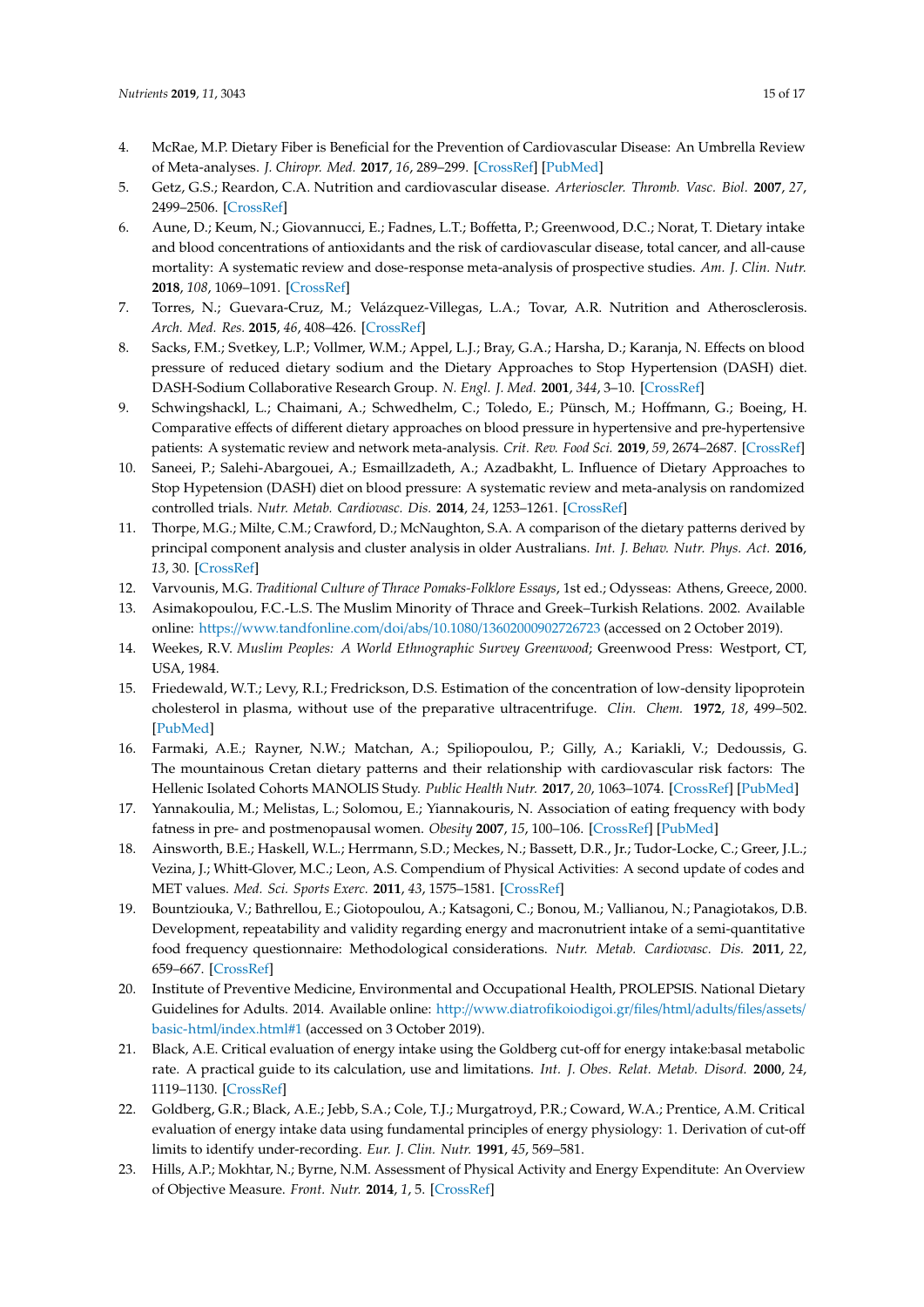- <span id="page-15-0"></span>24. World Health Organization. Report of a joint FAO/WHO/UNU expert consultation. In *Energy and Protein Requirements*; World Health Organization: Geneva, Switzerland, 1985; Volume 724, pp. 1–206. Available online: http://www.fao.org/3/AA040E/[AA040E00.htm](http://www.fao.org/3/AA040E/AA040E00.htm) (accessed on 4 October 2019).
- <span id="page-15-1"></span>25. Revelle, W. *Procedures for Personality and Psychological Research*; Northwestern University: Evanston, IL, USA, 2014; Available online: http://[CRAN.R-project.org](http://CRAN.R-project.org/package=psych Version=1.4.8)/package=psychVersion=1.4.8 (accessed on 4 October 2019).
- 26. Team, R.C. *A Language and Environment for Statistical Computing*; Foundation for Statistical Computing: Vienna, Austria, 2008; ISBN 3-900051-07-0. Available online: https://[www.r-project.org](https://www.r-project.org/)/ (accessed on 4 October 2019).
- <span id="page-15-2"></span>27. Warnes, G.R.; Bolker, B.; Lumley, T.; Johnson, R.C. Contributions from Randall C. Johnson are Copyright SAIC-Frederick, Inc. Funded by the Intramural Research Program, of the NIH, National Cancer Institute and Center for Cancer Research under NCI Contract NO1-CO-12400. Gmodels: Various R Programming Tools for Model Fitting. R Package Version 2.15.4.1. 2013. Available online: http://[CRAN.R-project.org](http://CRAN.R-project.org/package=gmodels)/package= [gmodels](http://CRAN.R-project.org/package=gmodels) (accessed on 4 October 2019).
- <span id="page-15-3"></span>28. World Health Organisation. *Waist Circumference and Waist–Hip Ratio: Report of a WHO Expert Consultation, Geneva, 8–11 December 2008*; World Health Organisation: Geneva, Switzerland, 2011.
- <span id="page-15-4"></span>29. National Cholesterol Education Program (NCEP) Expert Panel on Detection, Evaluation, and Treatment of High Blood Cholesterol in Adults (Adult Treatment Panel III). Third Report of the National Cholesterol Education Program (NCEP) Expert Panel on Detection, Evaluation, and Treatment of High Blood Cholesterol in Adults (Adult Treatment Panel III) final report. *Circulation* **2002**, *106*, 3143–3421. [\[CrossRef\]](http://dx.doi.org/10.1161/circ.106.25.3143)
- <span id="page-15-5"></span>30. Martin, N.; Maes, H. *Multivariate Analysis*; Academic Press: New York, NY, USA, 1979.
- <span id="page-15-6"></span>31. Statistics IS. *SPSS, IBM Corp. Released 2012. IBM SPSS Statistics for Windows, Version 21.0*; IBM Corp.: Armonk, NY, USA, 2012.
- <span id="page-15-7"></span>32. Reedy, J.; Subar, A.; George, S.; Krebs-Smith, S. Extending Methods in Dietary Patterns Research. *Nutrients* **2018**, *10*, 571. [\[CrossRef\]](http://dx.doi.org/10.3390/nu10050571)
- <span id="page-15-8"></span>33. Panoutsopoulou, K.; Hatzikotoulas, K.; Xifara, D.K.; Colonna, V.; Farmaki, A.E.; Ritchie, G.R.; Matchan, A. Genetic characterization of Greek population isolates reveals strong genetic drift at missense and trait-associated variants. *Nat. Commun.* **2014**, *5*, 5345. [\[CrossRef\]](http://dx.doi.org/10.1038/ncomms6345) [\[PubMed\]](http://www.ncbi.nlm.nih.gov/pubmed/25373335)
- <span id="page-15-9"></span>34. Kristiansson, K.; Naukkarinen, J.; Peltonen, L. Isolated populations and complex disease gene identification. *Genome Biol.* **2008**, *9*, 109–117. [\[CrossRef\]](http://dx.doi.org/10.1186/gb-2008-9-8-109) [\[PubMed\]](http://www.ncbi.nlm.nih.gov/pubmed/18771588)
- <span id="page-15-10"></span>35. Panagiotakos, D.B.; Pitsavos, C.; Chrysohoou, C.; Skoumas, I.; Stefanadis, C. Five-year incidence of cardiovascular disease and its predictors in Greece: The ATTICA study. *Vasc. Med.* **2008**, *13*, 113–121. [\[CrossRef\]](http://dx.doi.org/10.1177/1358863x07087731) [\[PubMed\]](http://www.ncbi.nlm.nih.gov/pubmed/18593800)
- <span id="page-15-11"></span>36. Pitsavos, C.; Panagiotakos, D.B.; Chrysohoou, C.; Stefanadis, C. Epidemiology of cardiovascular risk factors in Greece: Aims, design and baseline characteristics of the ATTICA study. *BMC Public Health.* **2003**, *3*, 32. [\[CrossRef\]](http://dx.doi.org/10.1186/1471-2458-3-32) [\[PubMed\]](http://www.ncbi.nlm.nih.gov/pubmed/14567760)
- <span id="page-15-12"></span>37. Athyros, V.G.; Bouloukos, V.I.; Pehlivanidis, A.N.; Papageorgiou, A.A.; Dionysopoulou, S.G.; Symeonidis, A.N.; MetS-Greece Collaborative Group. The prevalence of the metabolic syndrome in Greece: The MetS-Greece Multicentre Study. *Diabetes Obes. Metab.* **2005**, *7*, 397–405. [\[CrossRef\]](http://dx.doi.org/10.1111/j.1463-1326.2004.00409.x) [\[PubMed\]](http://www.ncbi.nlm.nih.gov/pubmed/15955126)
- <span id="page-15-13"></span>38. Panagiotakos, D.B.; Tzima, N.; Pitsavos, C.; Chrysohoou, C.; Papakonstantinou, E.; Zampelas, A.; Stefanadis, C. The relationship between dietary habits, blood glucose and insulin levels among people without cardiovascular disease and type 2 diabetes; The ATTICA study. *Rev. Diabet. Stud.* **2005**, *2*, 208–215. [\[CrossRef\]](http://dx.doi.org/10.1900/RDS.2005.2.208)
- <span id="page-15-14"></span>39. Missoni, S. Metabolic syndrome among the inhabitants of the island of Vis. *Coll. Antropol.* **2009**, *33*, 1281–1287.
- <span id="page-15-15"></span>40. Athanasiadis, A. Morbidity and Mortality of Four Commune Area of the Echinos Medical Centre. Epidemiological Map of the Cross-border Area of the Region of Eastern Macedonia-Thrace. 2012. Available online: http://[www.2040.syzefxis.gov.gr](http://www.2040.syzefxis.gov.gr/images/athanasiadis.pdf)/images/athanasiadis.pdf (accessed on 4 October 2019).
- <span id="page-15-16"></span>41. Panagiotakos, D.B.; Pitsavos, C.; Chrysohoou, C.; Skoumas, J.; Stefanadis, C. Status and management of blood lipids in Greek adults and their relation to socio-demographic, lifestyle and dietary factors: The ATTICA Study. Blood lipids distribution in Greece. *Atherosclerosis* **2004**, *173*, 353–361. [\[CrossRef\]](http://dx.doi.org/10.1016/j.atherosclerosis.2003.12.031)
- <span id="page-15-17"></span>42. Panagiotakos, D.B.; Pitsavos, C.H.; Chrysohoou, C.; Skoumas, J.; Papadimitriou, L.; Stefanadis, C.; Toutouzas, P.K. Status and management of hypertension in Greece: Role of the adoption of a Mediterranean diet: The Attica study. *J. Hypertens.* **2003**, *21*, 1483–1489. [\[CrossRef\]](http://dx.doi.org/10.1097/00004872-200308000-00011)
- <span id="page-15-18"></span>43. Trichopoulos, D.; Lagiou, P. Dietary patterns and mortality. *Br. J. Nutr.* **2001**, *85*, 133–134. [\[CrossRef\]](http://dx.doi.org/10.1079/BJN2000282)